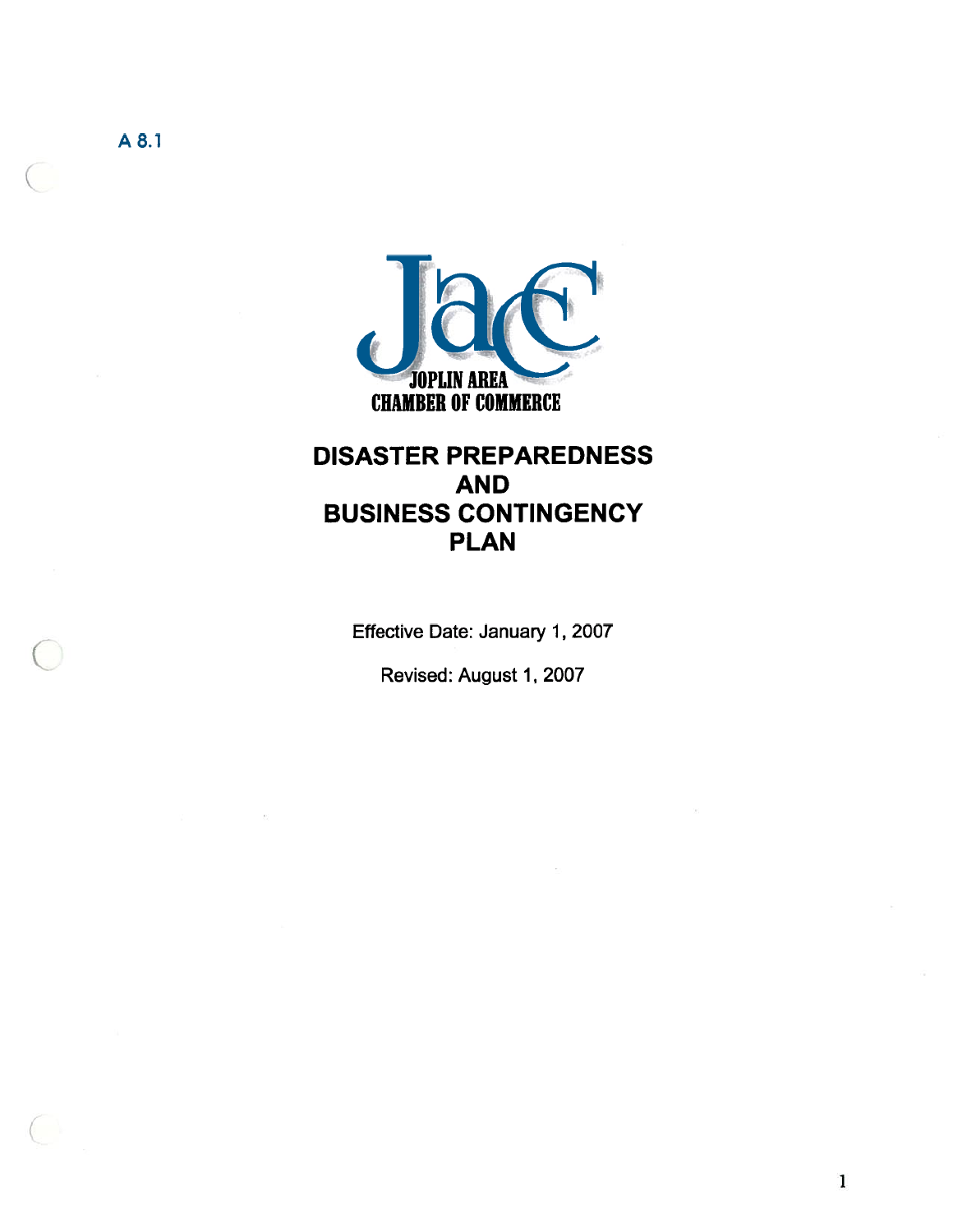# TABLE OF CONTENTS

| <b>IMMEDIATE EMERGENCY AND EVACUATION / SHELTER 4</b><br>11<br>15 | 3 |
|-------------------------------------------------------------------|---|
|                                                                   |   |
|                                                                   |   |
|                                                                   |   |
|                                                                   |   |
|                                                                   |   |
|                                                                   |   |
|                                                                   |   |
|                                                                   |   |
|                                                                   |   |
|                                                                   |   |
|                                                                   |   |
|                                                                   |   |
|                                                                   |   |
|                                                                   |   |
|                                                                   |   |
|                                                                   |   |
|                                                                   |   |
|                                                                   |   |
|                                                                   |   |
|                                                                   |   |
|                                                                   |   |
|                                                                   |   |
|                                                                   |   |
|                                                                   |   |
|                                                                   |   |
|                                                                   |   |
|                                                                   |   |
|                                                                   |   |

 $\frac{1}{2}$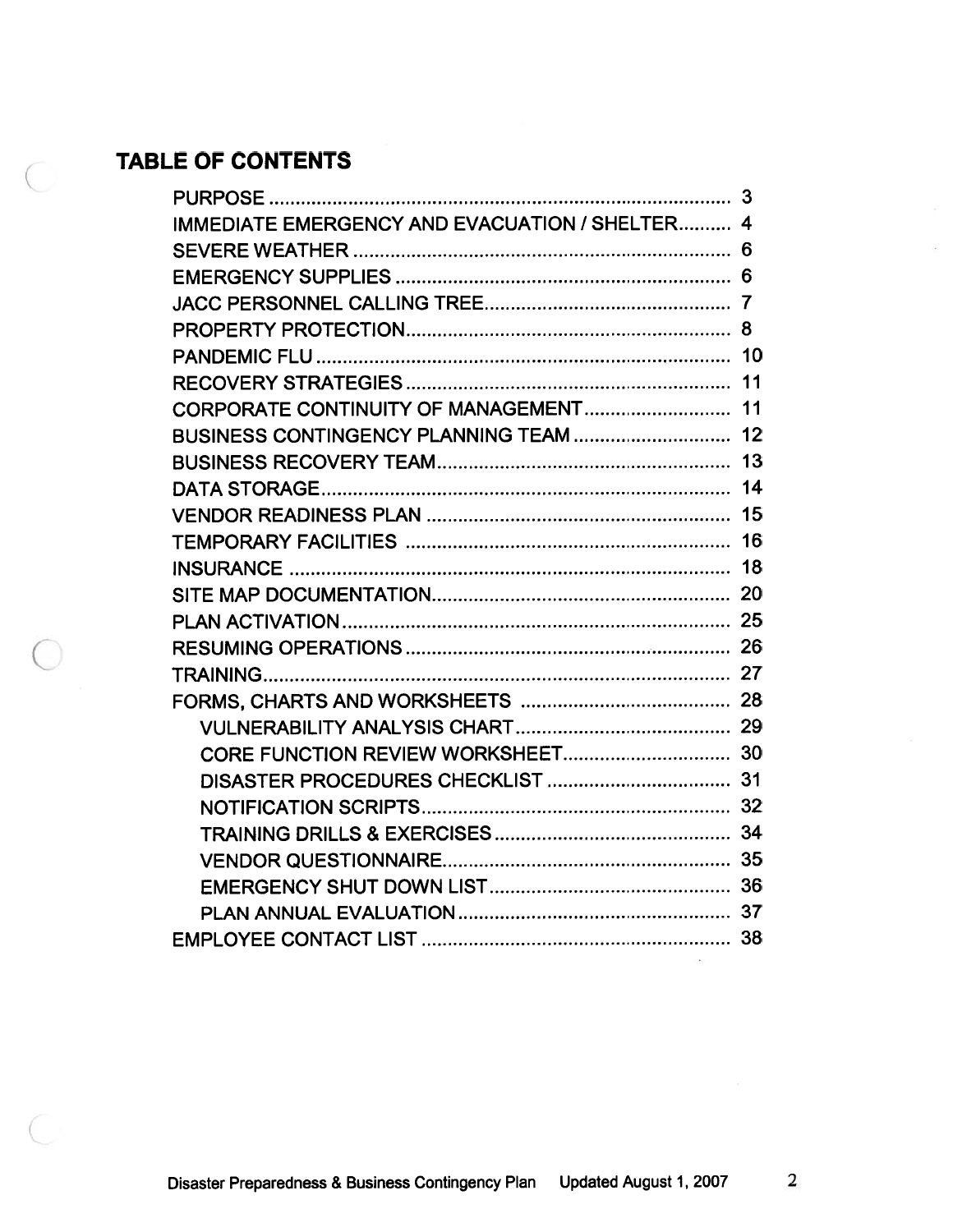#### PURPOSE

The purpose of this <sup>p</sup>lan is to define the immediate response needed and the recovery process developed to protect staff, volunteers and property during <sup>a</sup> disaster and to restore critical business functions of the Joplin Area Chamber of Commerce (JACC). The <sup>p</sup>lan components detail JACC's procedures for responding to emergency situations, which affects JACC's ability to deliver core services to our members or our ability to meet member, affiliated organizations, and community expectations.

#### Objectives of the Plan

- •Protect the well being of our employees, their families and members
- •Minimize the critical decisions to be made in <sup>a</sup> time of crisis
- •Maintain public image and reputation
- •Minimize loss of data
- •Facilitate timely recovery of core business functions
- •Minimize loss of revenue/members

This Disaster Preparedness and Business Contingency Plan and all related procedures are approve<sup>d</sup> by the senior managemen<sup>t</sup> of JACC effective the date signed below.

Further, this Plan serves the affiliated organizations staffed by JACC and whose records are maintained by JACC: Joplin Area Chamber of Commerce Foundation, Joplin Industrial Development Authority, Jasper County Industrial Development Authority, Joplin Business and Industrial Development Corporation, Main Street Joplin, Joplin Capital Corporation, Joseph Newman Business and Technology Innovation Center (NIC), and Missouri 1-49 Coalition.

Col OT Sein

Rob O'Brian, President

Kin Lester

Kim Lester, Operations Director

Jonya Sprenkle

Tonya Sprenkle, Finance Director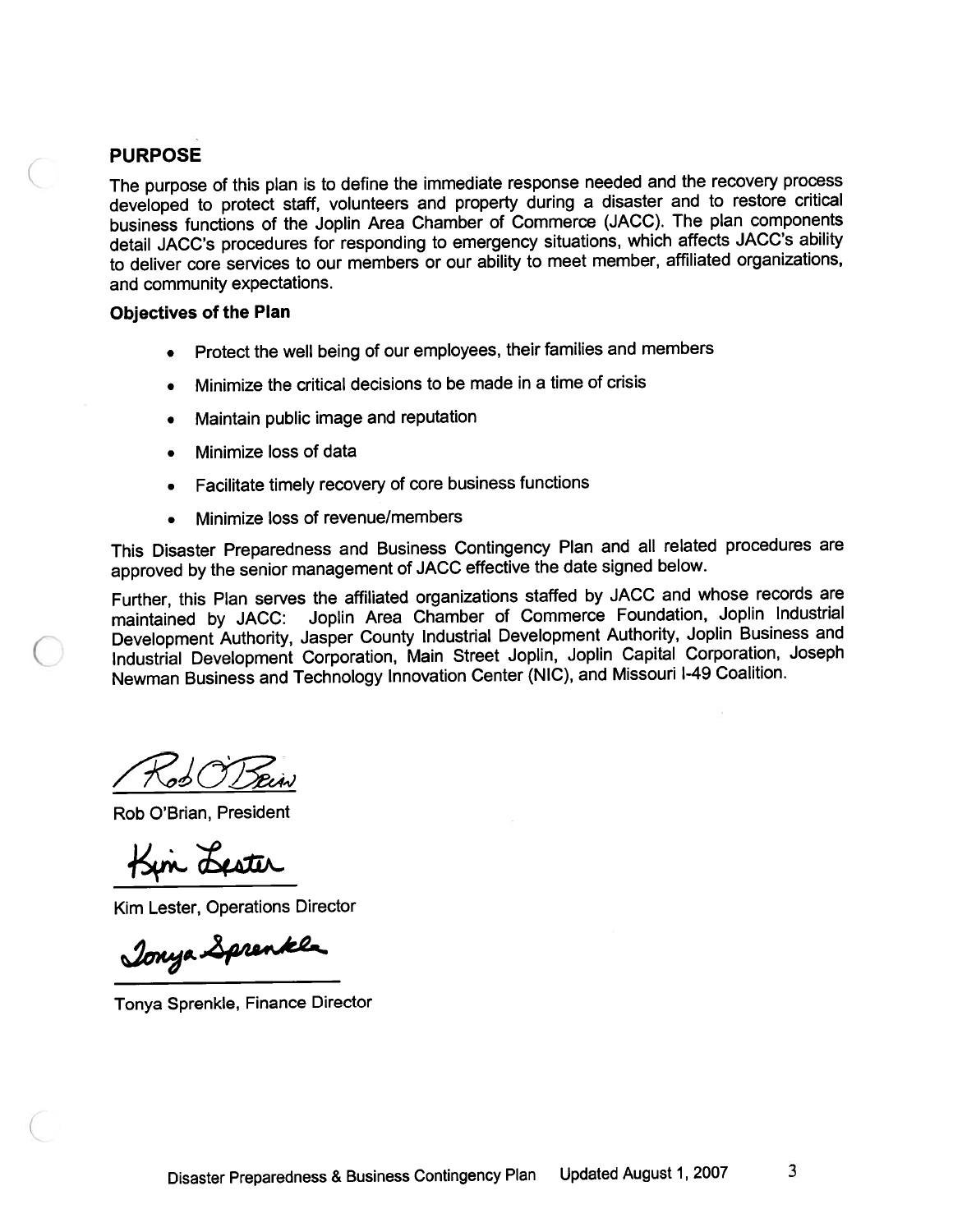#### IMMEDIATE EMERGENCY

• An IMMEDIATE EMERGENCY includes, but is not limited to <sup>a</sup> fire, major injury, major medical situation, etc.

In the event of an IMMEDIATE EMERGENCY in the Chamber building

- call 911 andlor
- press the appropriate emergency button on one of the three security pads in the chamber building.

In the event of an IMMEDIATE EMERGENCY in the Joseph Newman Innovation **Center** 

- call 911 andlor
- pull <sup>a</sup> fire alarm or other emergency device.

#### IMMEDIATE EVACUATION or TAKE SHELTER may be needed.

- Consider safety of staff and visitors first
- Property can be replaced; lives can not
- Know how to evacuate the building as quickly and safely as possible

Remember that as staff, it is important to be aware of what is going on in the building so that <sup>a</sup> complete evacuation can be made at any time....be prepare<sup>d</sup>

#### (Please see the SITE MAP DOCUMENTATION for details. SITE MAPS are posted at each exit as well as in this publication.)

In the event the Chamber office needs to be evacuated, the following locations will be used to re-group and begin operations. If <sup>a</sup> location is not available, the next location on the list will be used. Once the situation at the office is stabilized, the person in charge and all staff will procee<sup>d</sup> to this location so they can be easily reached.

- 1. Newman Innovation Center parking lot
- 2. Candy House parking lot
- 3. Joplin Health Department parking lot

It may be necessary to notify other key contacts should an emergency occur during offduty hours. All staff is provided <sup>a</sup> frequently updated JACC Personnel Calling Tree. It is the responsibility of each staff member to maintain <sup>a</sup> copy at their desk and at home. It is further suggested that <sup>a</sup> copy also be kept in their car.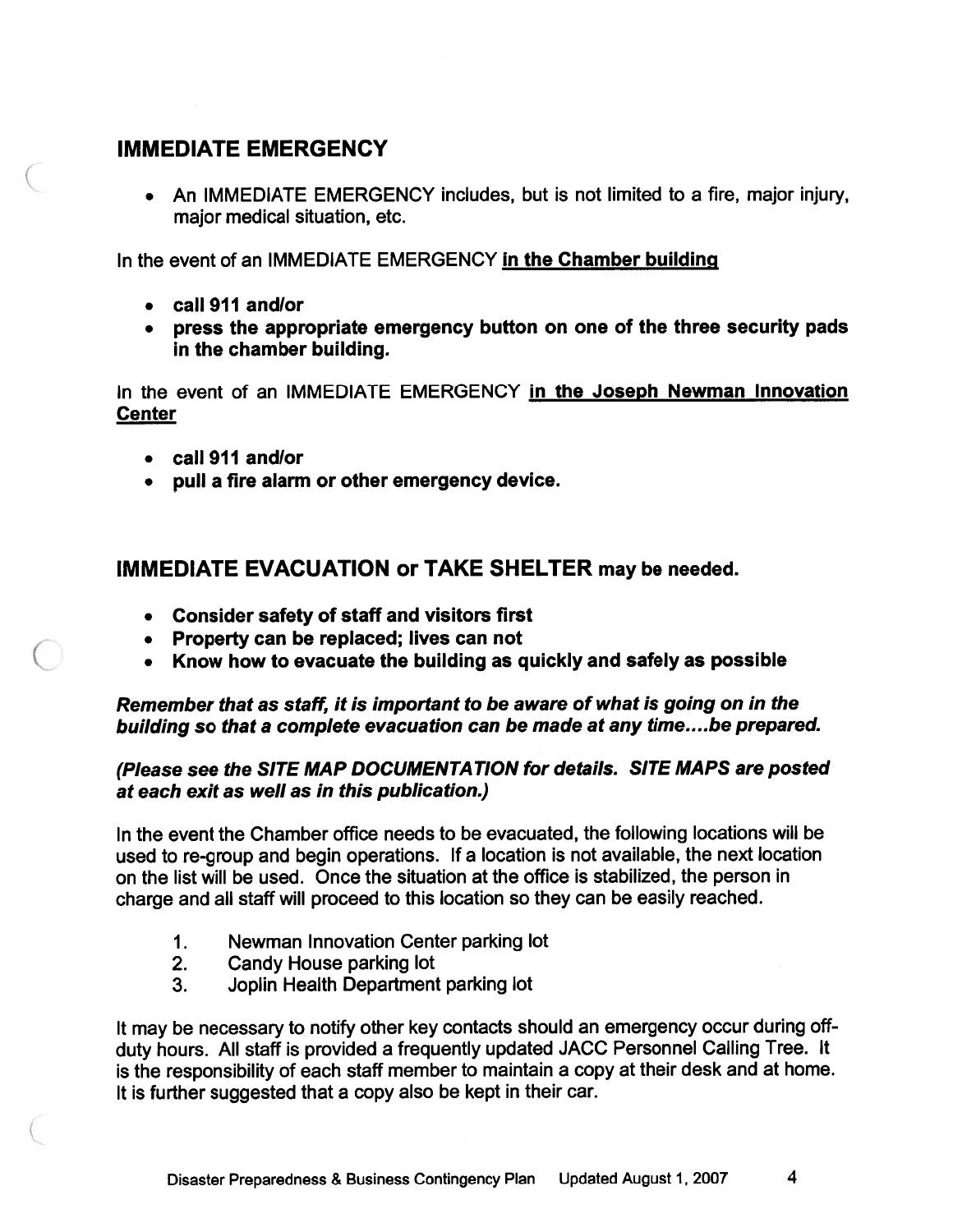#### IMMEDIATE EMERGENCY MEDIA COMMUNICATIONS

All statements to the Media will either be given by Rob O'Brian, President, Kim Lester, Operations Director or Kirstie Smith, Communications Manager or other designated staff.

#### EVACUATION PROCEDURES

In the event evacuation is necessary, the following table lists safe areas and reporting procedures for various situations.

| <b>SITUATION</b>         | <b>DESIGNATED SAFE AREA</b>                  | <b>REPORTING PROCEDURES</b>            |
|--------------------------|----------------------------------------------|----------------------------------------|
| Auto Accident            |                                              | $ Call$ 911;                           |
|                          |                                              | write down details if a witness        |
| Earthquake               | Remain in building in reinforced<br>doorways | <b>Alert staff and visitors</b>        |
| <b>Fire</b>              | NIC parking lot                              | Call 911;                              |
|                          |                                              | may attempt to use fire extinguishers, |
|                          |                                              | located throughout buildings           |
| <b>Fuel or Chemical</b>  | Remain in building if exterior               | Call 911                               |
| <b>Release</b>           | source                                       |                                        |
| <b>Medical Emergency</b> |                                              | <b>Call 911:</b>                       |
|                          |                                              | attempt 1st aid when possible          |
| <b>Tornado</b>           | Chamber - main rest rooms                    | <b>Alert staff and visitors</b>        |
| Tornado (if sited        | INIC - 1st floor restrooms                   | Call 911:                              |
| w/o warning)             |                                              | alert staff and visitors               |
| <b>Train Derailment</b>  | Remain in building                           | Call 911                               |

Steps to take during and after an evacuation:

- 1. Call 911 immediately to repor<sup>t</sup> the situation if appropriate.
- 2. Do <sup>a</sup> "Page All" (or "Page Chamber" or "Page The Joe") announcement to begin building evacuation.
- 3. Notify all tenants of the evacuation.
- 4. In case of fire, fire alarm handles should be pulled immediately and an immediate evacuation of the entire building should be done. In addition, 911 should be <sup>g</sup>iven the location of the fire within the building and, if possible, the nature and extent of the fire.
- 5. All personne<sup>l</sup> should gather at the appropriate location. <sup>A</sup> roll call will be conducted to ensure that everyone has evacuated the premises. An attempt to contact personne<sup>l</sup> known to be away during normal business hours shall be done to instruct individuals not to return to the building.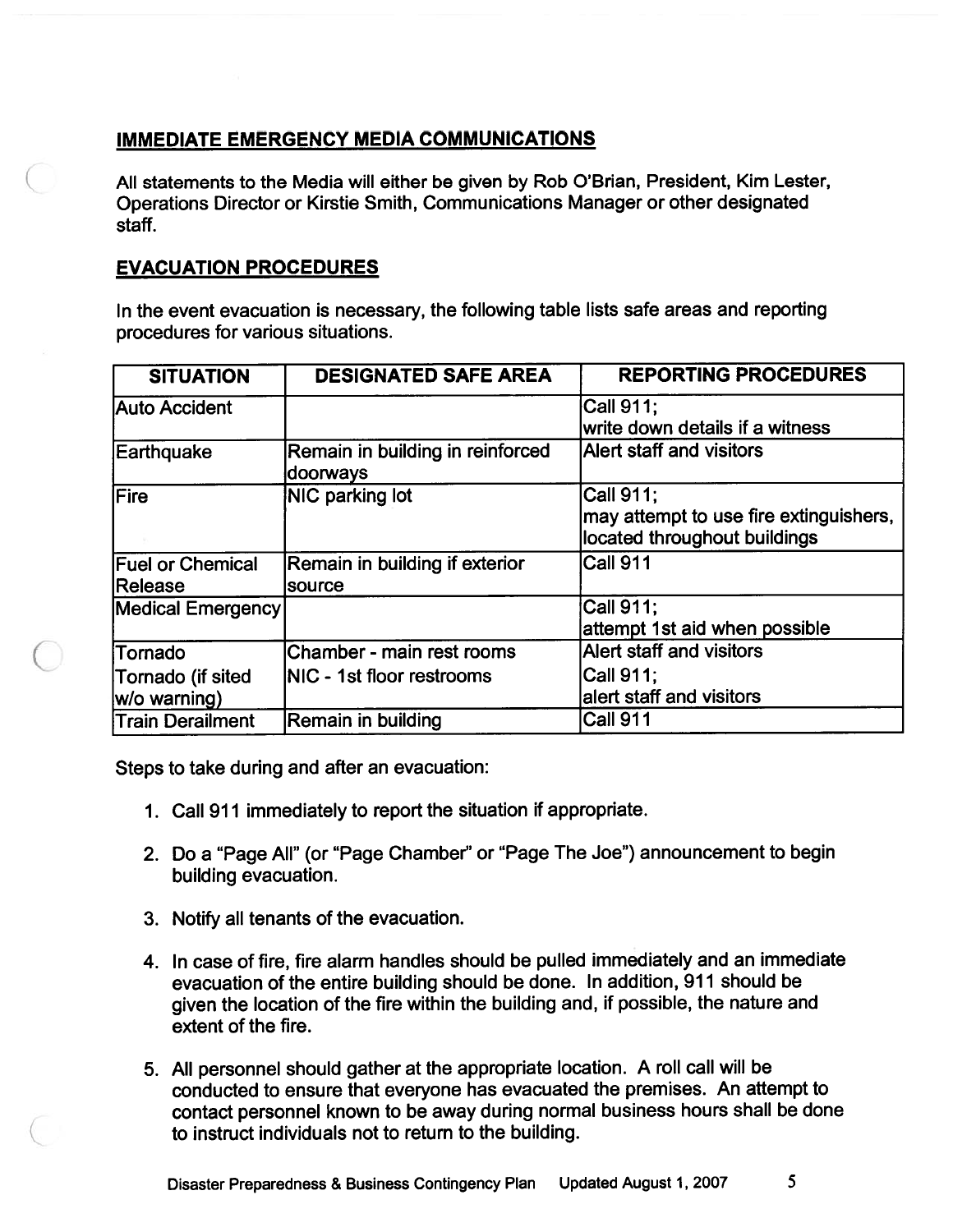- 6. Check to see if there were injuries during the evacuation and arrange for assistance.
- 7. After evacuation, inspect the physical property for any hazardous conditions such as broken glass, fires, electrical shorts, plumbing leaks and structural damage. Begin to call for repair estimates.

#### Severe Weather

In southwest Missouri, there is the potential for severe weather such as thunderstorms, tornadoes, high winds, hail, lightning, and flooding. In the event that severe weather is imminent, employees should:

- 1. Find shelter in the hail away from windows until the danger has subsided.
- 2. Remove objects outside the building that could become <sup>a</sup> projectile.
- 3. Stay away from freestanding objects.
- 4. Do not attempt an evacuation unless the situation warrants or when so ordered by the local Fire or Police Departments. Follow evacuation procedures above.
- 5. Lower all blinds over all windows.
- 6. Remove any objects placed on or near window ledges and store in <sup>a</sup> secure area.
- 7. Each staff person shall be responsible for securing his/her immediate area. The staff shall work as <sup>a</sup> team to secure common areas.

#### EMERGENCY SUPPLIES

The following supplies should be kept on hand in <sup>a</sup> watertight container in the event of an emergency:

- $\checkmark$  First Aid Kit
- $\checkmark$  Flashlights/batteries
- $\checkmark$  NOAA Weather Radio (A/C and D/C)
- $\checkmark$  Pencils/Pens
- $\checkmark$  Paper Towels
- $\checkmark$  Plastic Bags
- $\checkmark$  Camera (if digital, extra discs)
- $\checkmark$  Basic Tool Kit
- $\checkmark$  Work Gloves
- $\checkmark$  Rubber Gloves
- $\checkmark$  Small supply of bottled water and non-perishable food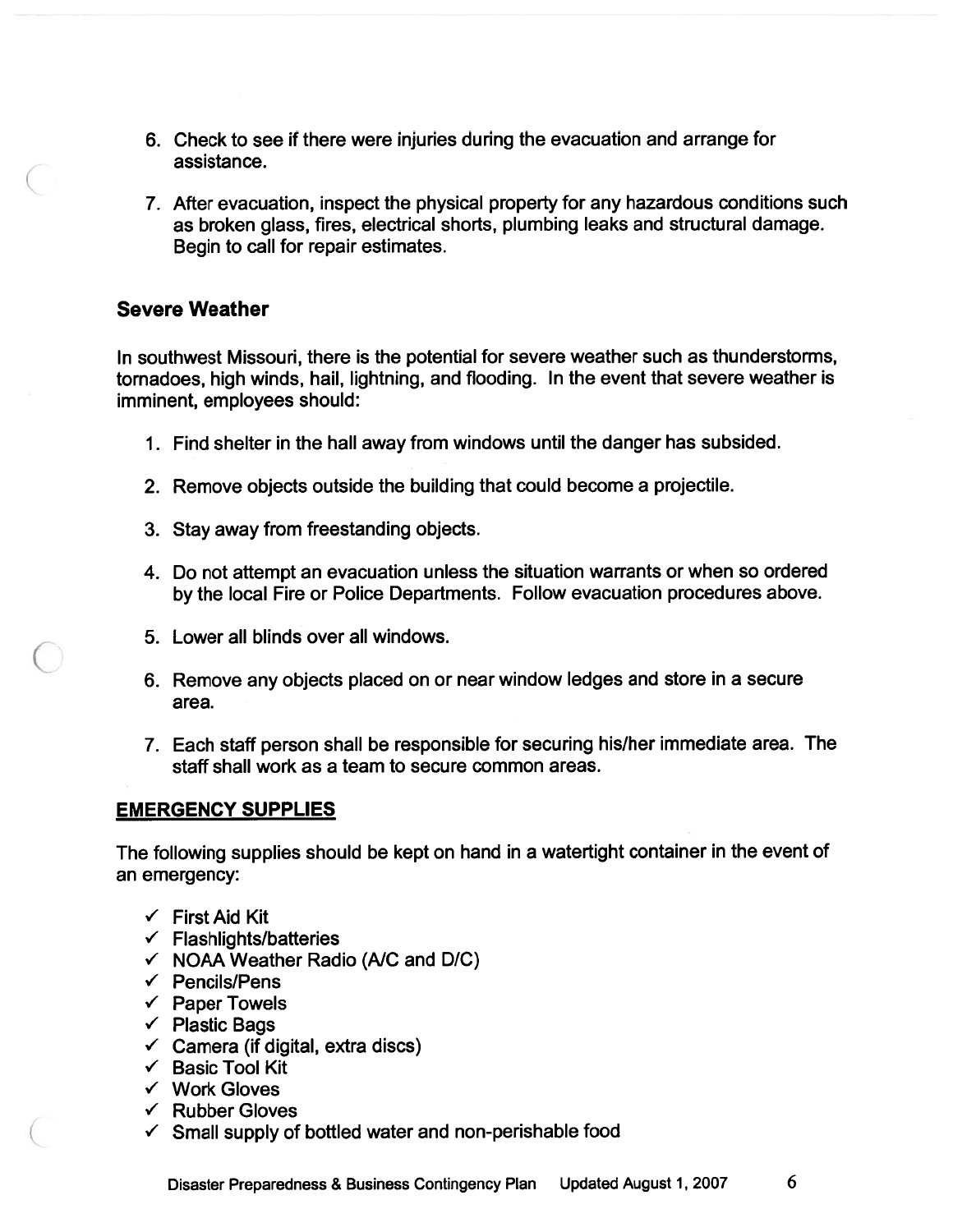**Emergency Calling Tree** Emergency Calling Tree

 $\subset$ 

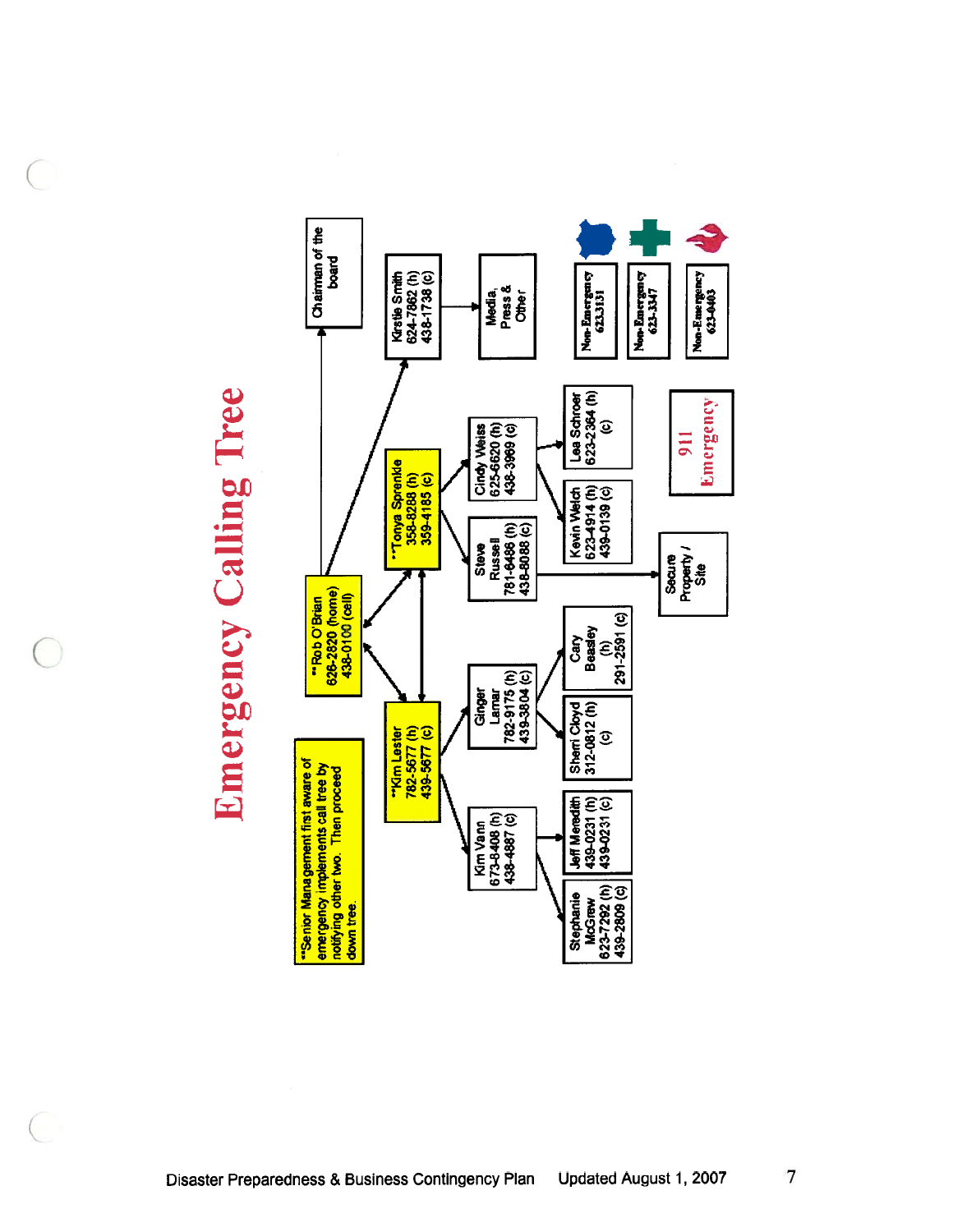#### PROPERTY PROTECTION

Protecting facilities, equipment and vital records is essential to restoring JACC's operations once an emergency has occurred.

Only Senior Management will authorize, supervise and perform <sup>a</sup> facility shutdown.

Employees will be trained to recognize when to abandon the effort.

The forthcoming procedures will be followed as <sup>a</sup> course of action for the stated emergency. Best judgment is to be used as unique factors surround any emergency situation.

#### Equipment

In some situations, there is enough time to protect equipment. Common sense will prevail during situations, but as <sup>a</sup> general rule, when there is sufficient time, equipment should be shut down and moved away from windows.

A battery powered radio will always be in the building and easily accessible to everyone.

#### Fire Hazards

Hazardous materials in this business environment are limited to cleaning supplies and large volumes of paper products as <sup>a</sup> possible cause or fuel for <sup>a</sup> fire. In the event that operations change and additional substances are introduced into the environment, <sup>a</sup> supplement to this section will be added.

Fire safety information will be distributed to employees about how to preven<sup>t</sup> fires in the workplace, how to contain <sup>a</sup> fire, how to evacuate the facility, and where to repor<sup>t</sup> <sup>a</sup> fire.

Maps of evacuation routes will be posted in prominent <sup>p</sup>laces and in attached maps section.

Smoke detectors and fire extinguishers will be checked for proper operation once per month and noted on the proper records. Batteries will be replaced every six (6) months. Smoke detectors and fire extinguishers are posted in prominent <sup>p</sup>laces and in attached maps section.

#### Hazardous Material Handling

Hazardous materials are substances that are flammable or combustible, explosive, toxic, noxious, corrosive, oxidizable, an irritant or radioactive. A hazardous material spill or release can pose <sup>a</sup> risk to life, health or property. An incident can result in the evacuation of <sup>a</sup> few people, <sup>a</sup> section of <sup>a</sup> facility or an entire neighborhood.

JACC will identify and label all hazardous materials stored, handled, produced and disposed of by JACC, following applicable governmen<sup>t</sup> regulations.

In the event of a suspected hazardous material spill within the building, call 911 and immediately evacuate the building.

In the event of a suspected hazardous material spill outside the building, call 911 and remain in the building, keeping all windows and doors closed.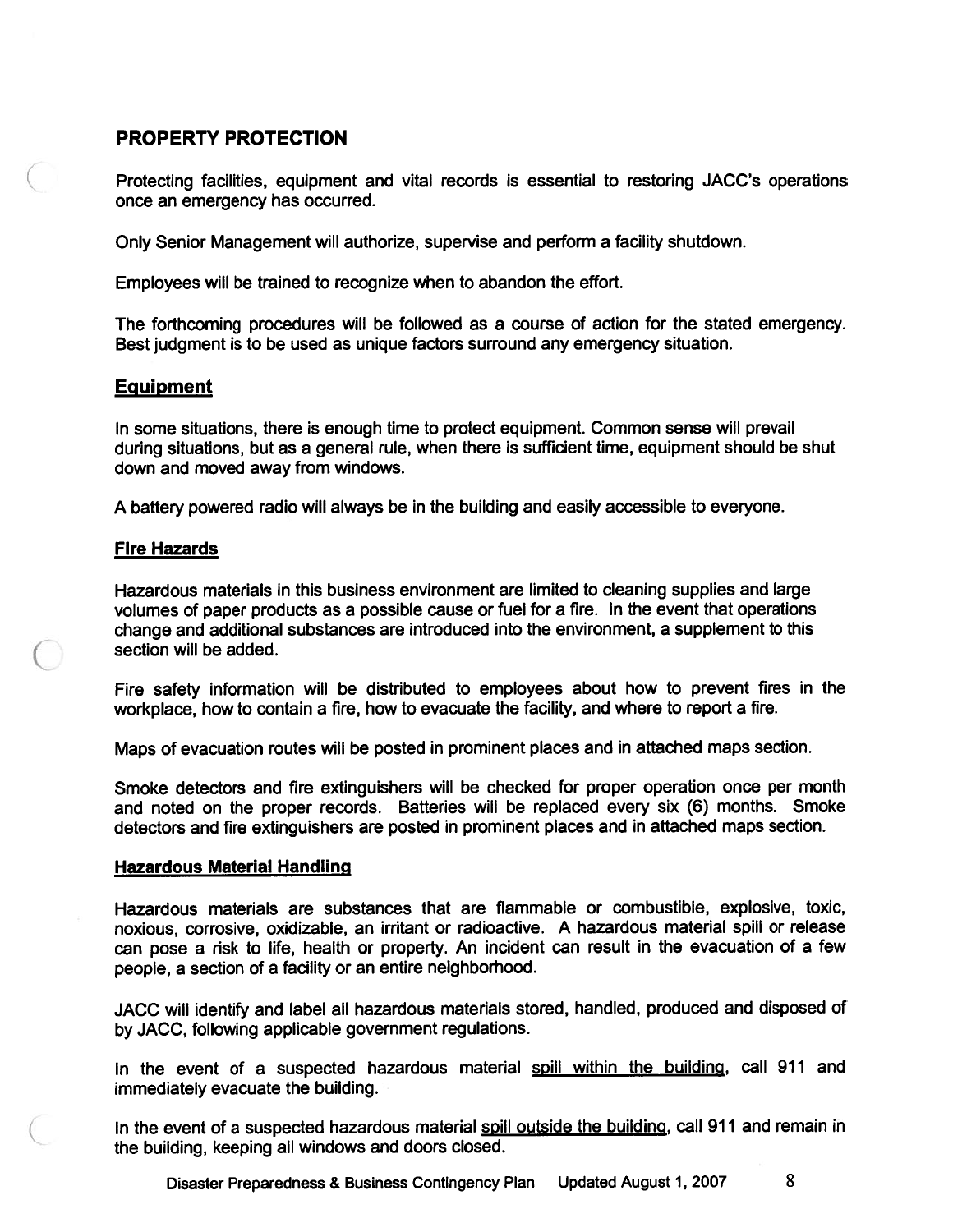Train derailment or accident involving trucks containing hazardous materials are <sup>a</sup> major risk that is possible in this location. Call 911 and do not approac<sup>h</sup> the site due to hazardous materials risk.

JACC has identified the below vendors for hazardous material containment and dean up. Vendor effectiveness will be reviewed annually.

| Company                                          | <b>Main Contact</b> | Phone                        | Email                  | <b>Notes</b> |
|--------------------------------------------------|---------------------|------------------------------|------------------------|--------------|
| Mid-America<br>Environmental<br><b>Solutions</b> | Dan Ross            | 417-358-3599<br>800-736-3590 | dross@midamenv.com     |              |
| <b>Employers Health</b><br>and Safety            | <b>Steve Bell</b>   | 206-6773                     | sbell@ehsjoplin.com    |              |
| For Advice only:                                 |                     |                              | www.dnr.mo.gov         |              |
| City of Joplin                                   | Mary Anne Phillips  | 624-0820 x 501               | mphillips@joplinmo.org |              |
|                                                  |                     |                              |                        |              |
|                                                  |                     |                              |                        |              |
|                                                  |                     |                              |                        |              |

#### Facility Shutdown Procedures

Facility shutdown is generally <sup>a</sup> last resort but always <sup>a</sup> possibility, Improper or disorganized shutdown can result in confusion, injury and property damage.

Senior managemen<sup>t</sup> (SM) will determine if the JACC facility and/or the NIC should be shut down. Senior Management, along with Steve Russell, will carry out <sup>a</sup> shut down that will best minimize confusion, injury, and property damage. Senior Management will determine when to reopen and, along with Steve Russell, will restore operations as systematically as possible.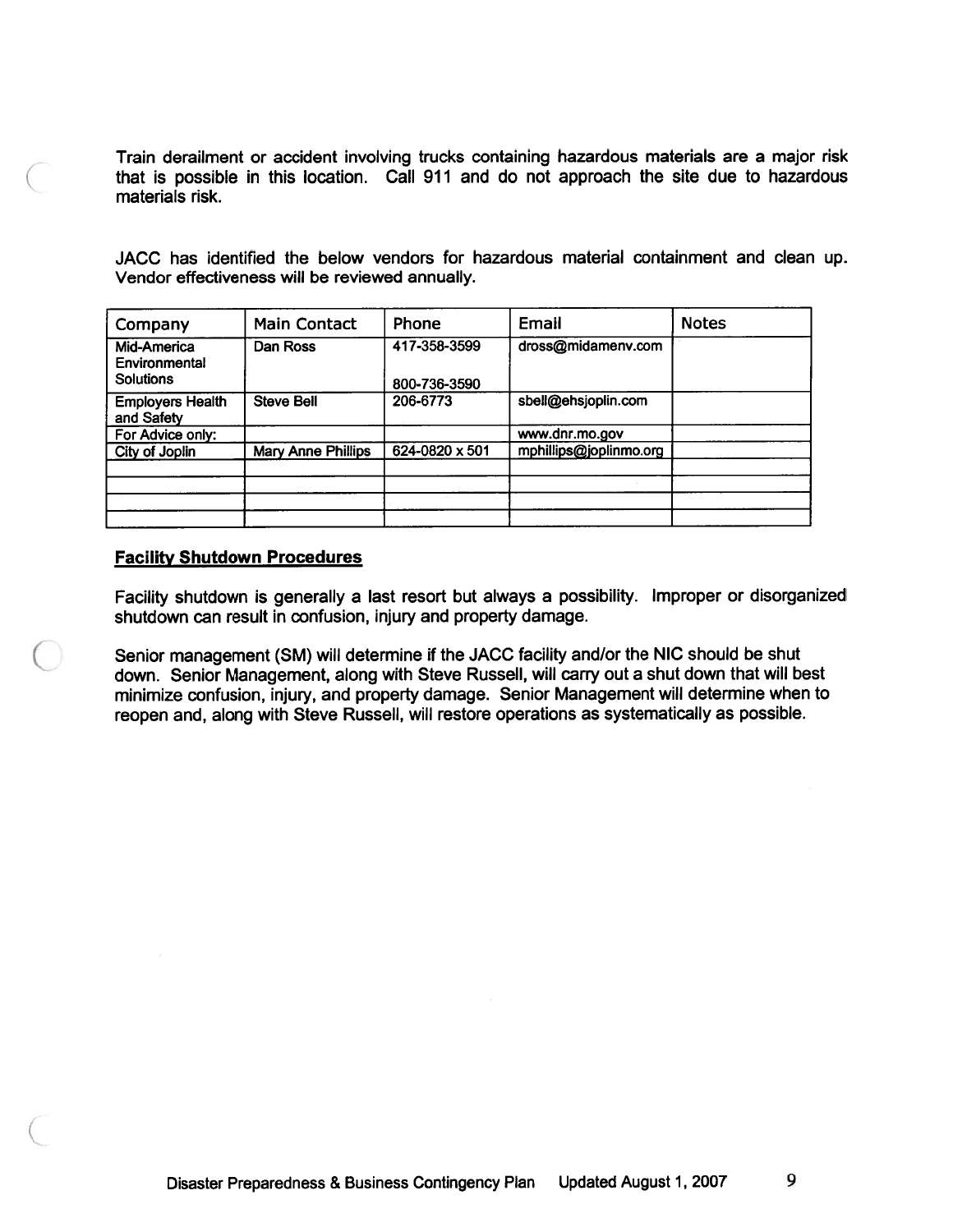#### PANDEMIC FLU

Flu is caused by viruses that infect the nose, throat, and lungs and is generally spread from person to person when an infected person coughs or sneezes. <sup>A</sup> vaccination against the pandemic flu — when it is available --will be the best way to preven<sup>t</sup> the disease. To fight the annual flu, members of high-risk groups should ge<sup>t</sup> <sup>a</sup> flu shot. Even those who are not in the high-risk categories should ge<sup>t</sup> <sup>a</sup> flu shot if enoug<sup>h</sup> vaccine is available, especially healthcare workers.

The following simple, common sense precautions can also help preven<sup>t</sup> the sprea<sup>d</sup> of all types of influenza and are recommended by the Centers for Disease Control:

- Avoid close contact with people who are sick. If you are sick, keep your distance from others to protect them from getting sick, too.
- Stay home when you're sick or have flu symptoms.
- Get <sup>p</sup>lenty of rest and check with <sup>a</sup> health care provider as needed.
- Cover your mouth and nose with <sup>a</sup> tissue when coughing or sneezing. If you don't have <sup>a</sup> tissue, coug<sup>h</sup> or sneeze into your sleeve, not your hands. It may preven<sup>t</sup> those around you from getting sick.
- • Clean your hands. Washing your hands often will help protect you against germs. When soap and water are not available, use alcohol-based disposable hand wipes or ge<sup>l</sup> sanitizers.
- • Avoid touching your eyes, nose or mouth. Germs are often sprea<sup>d</sup> when <sup>a</sup> person touches something that is contaminated with germs and then touches his or her eyes, nose or mouth.

In the event of Pandemic Flu, the JACC will attempt to maintain the best level of service possible to our members. The following procedures will be pu<sup>t</sup> in <sup>p</sup>lace:

- •A number of staff will be able to use laptop computers to work from home.
- • Those working in the office will be provided with N95 or higher respirator masks, disposable <sup>g</sup>loves and safety goggles as directed by the City of Joplin Health Department.
- •Special disinfectant soap will be provided.
- • All work surfaces will be disinfected with disinfectants provided, especially frequently used items such as keyboards, <sup>p</sup>hones and other desktop items.

Preparations will be made to LOCK DOWN the building(s), if necessary, and allow access only by authorized personne<sup>l</sup> with proper protection.

- When in LOCK DOWN, anyone that is permitted to enter the building will be provided <sup>a</sup> disposable mask, goggles and any other items as directed by the City of Joplin Health Department.
- <sup>A</sup> member of staff will be assigned the duty of screening at the door and making sure that the proper items are used before entering the interior doors.
- • During LOCK DOWN, <sup>a</sup> proper disposal container will be <sup>p</sup>laced in the entryway for disposal of contaminated or used materials.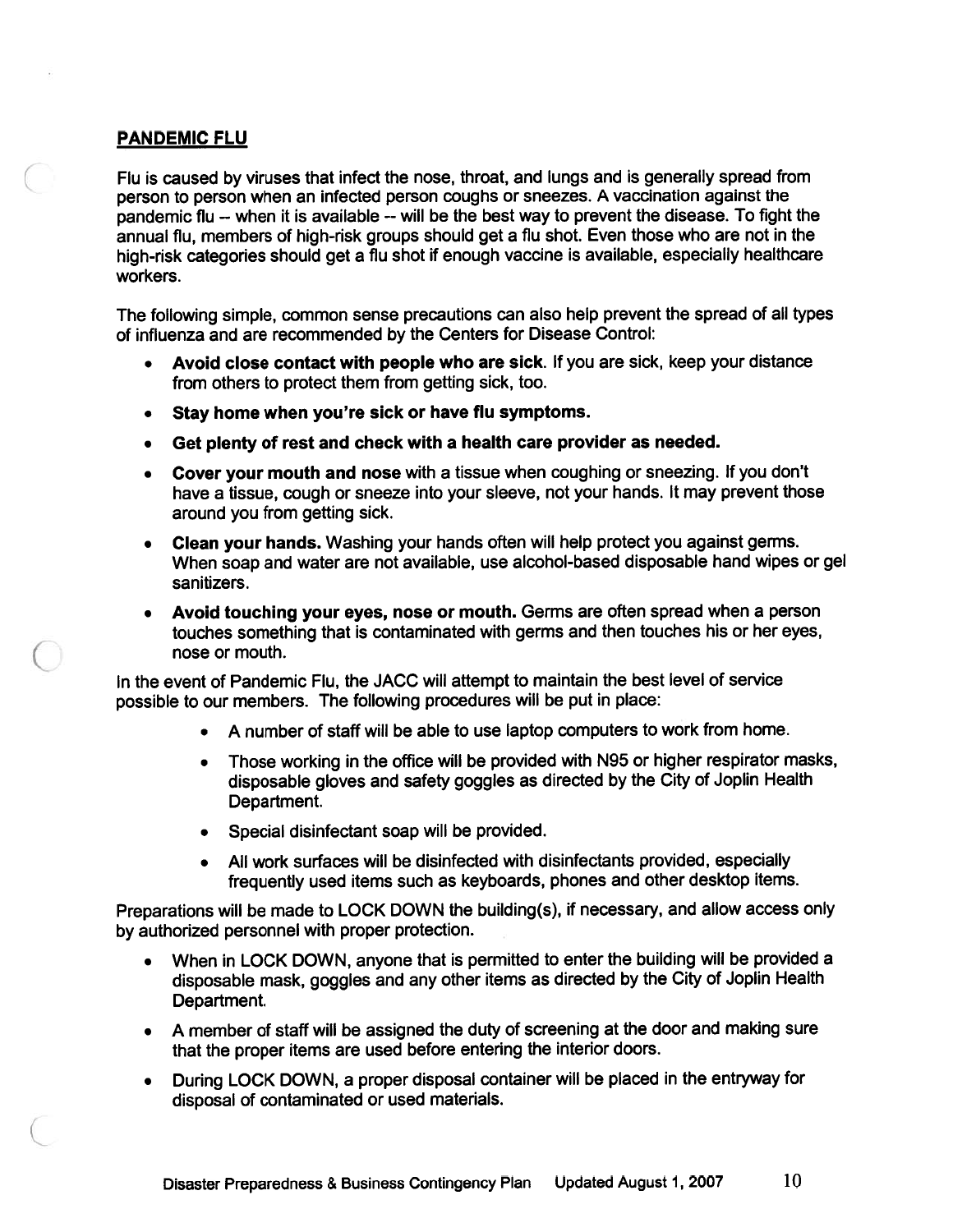#### RECOVERY STRATEGIES

Recovery strategies identified for JACC's equipment and services:

- • Business functions will be recovered in priority sequence based upon the classification of the function as agreed with Senior Management and implemented jointly.
- • Communications concerning the recovery status will be coordinated through the Business Contingency Planning Team so that those executing the recovery will not be interrupted repeatedly for status.
- Purchase and acquisition of equipment and supplies needed for the recovery effort will be coordinated through JACC's budget process. Affiliated organizations will be asked to participate in the purchase and acquisition as wefl.
- • The contingency <sup>p</sup>lanning infrastructure will provide for coordination of travel arrangements, food and accommodations for individuals supporting the recovery effort.
- • Non-critical JACC functions, such as networking events, ribbon cuttings, etc. will be cleared without backup as necessary to suppor<sup>t</sup> the recovery efforts.
- • JACC volunteers and Board members may be called in to suppor<sup>t</sup> the recovery efforts.

#### CORPORATE CONTINUITY OF MANAGEMENT

#### Board of Directors

During the continuation of an emergency, the Executive Committee will be authorized with all the powers of the Board of Directors if there are not sufficient Board members for <sup>a</sup> quorum. In the event there is no quorum for the Executive Committee, those from the Board who remain will serve, along with remaining Executive Committee members, as an Emergency Management Committee with all the powers of the Board during the continuation of an emergency.

#### President/CEO

In the event of an emergency requiring President/CEO succession, the senior staff, in consultation with the Chairman of the Board, will manage the day to day operations in accordance with JACC policies and procedures.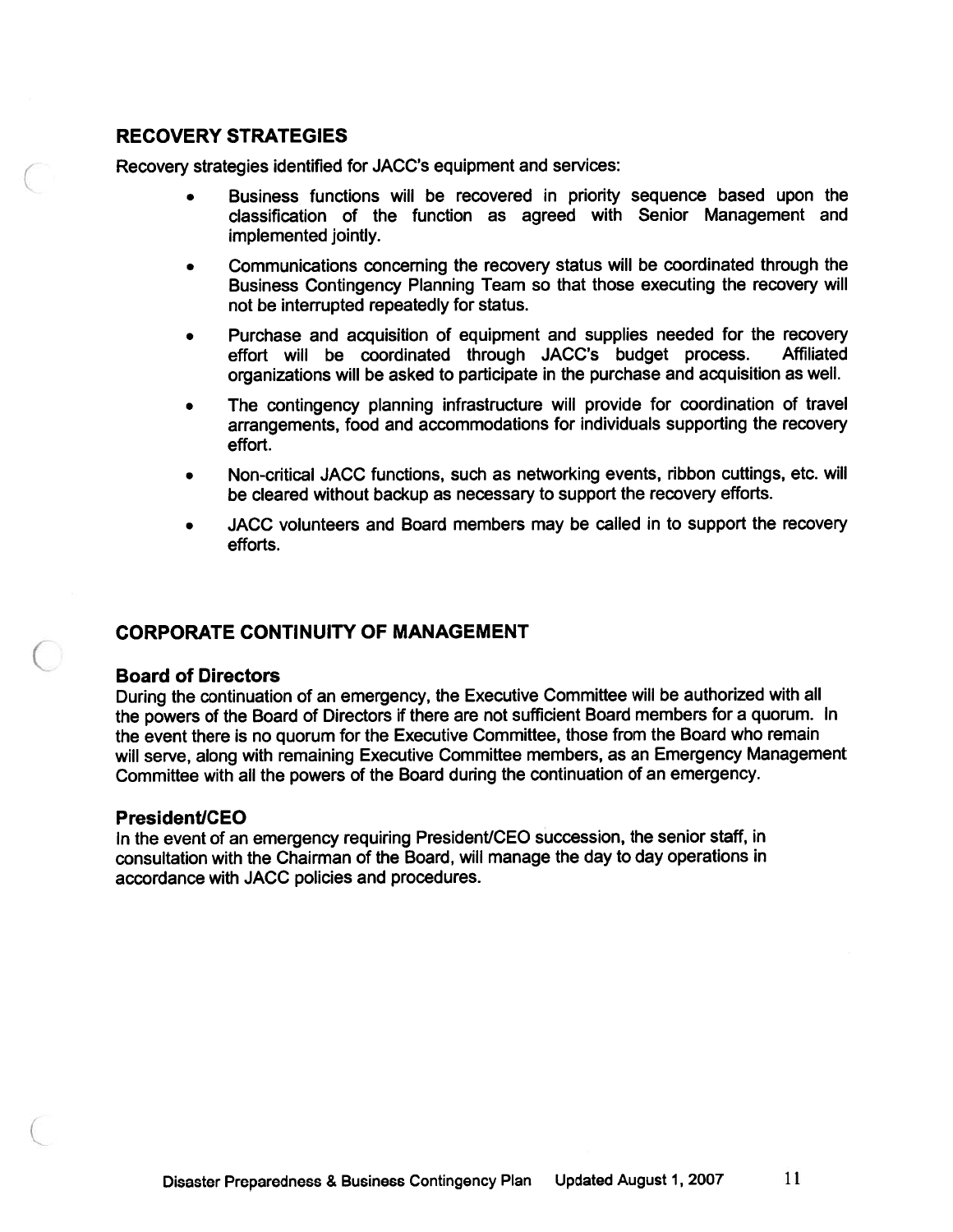#### PLAN ACTIVATION

#### Emergency Alert

In the event that an emergency situation or disaster occurs at JACC, the employee first aware of the situation is responsible for contacting the Senior Management Team and assessing the emergency situation.

An Alert will be sent to all staff using the calling tree on page 7. Status updates will be provided by the Business Contingency Planning Team to staff for dissemination of pertinent information.

#### Damage Assessment

During the damage assessment <sup>p</sup>hase, the Business Contingency Planning Team will identify specifically who and what has been affected by the disaster. The Business Contingency Planning Team will evaluate the impact of the event that has occurred and determine which staff will be required to respond to the situation. The decision to activate the disaster recovery plan for the affected areas may be made at this point or after notification and review with the Business Contingency Planning Team.

As par<sup>t</sup> of the damage assessment process, the risk assessment to JACC will be evaluated. Considerations of engaging temporary facilities, equipment and vendors will be reviewed and <sup>a</sup> determination to enact recovery procedures will be determined by the Business Contingency Planning Team.

If, after assessment, it is determined that activation of the recovery <sup>p</sup>lan is required, only authorized staff will:

- Notify staff via the calling tree
- Notify Executive Committee/Board
- Notify members
- •Notify press/media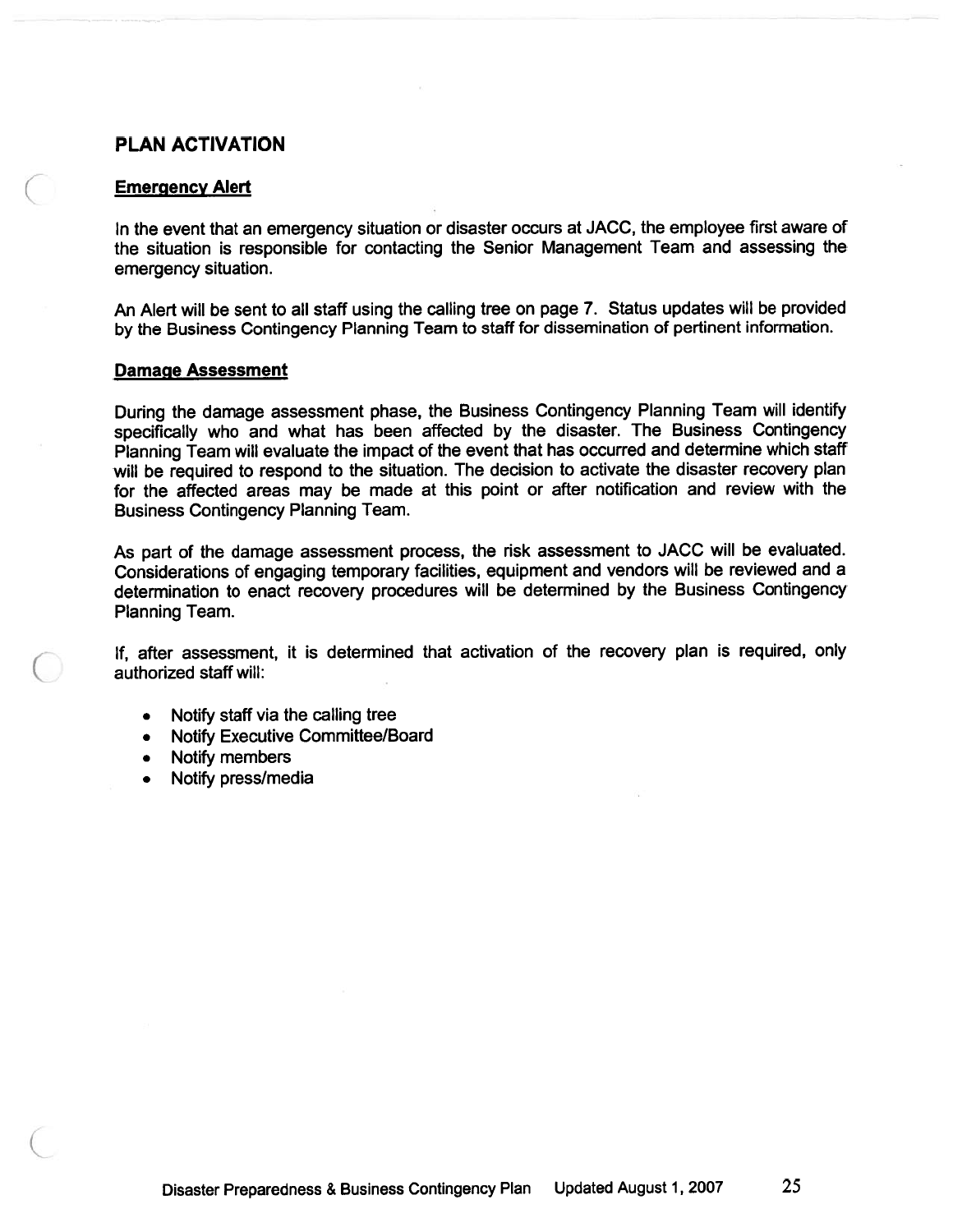#### RESUMING OPERATIONS

The previously identified staff will act as the Recovery Team with the utmost attention <sup>g</sup>iven to ensuring the safety of personnel and property.

The Recovery Team for the affected operations will assess any remaining hazards and maintain security at the incident scene.

The Recovery Team will conduct an employee briefing relaying pertinent details of what happened, what business operations were affected and the <sup>p</sup>lan for recovery.

Additional notifications will be made to:

- Employee families about the status of personne<sup>l</sup> on the property
- Off-duty personnel about work status
- Insurance carriers about incident details
- Appropriate governmen<sup>t</sup> agencies

The Recovery Team will conduct <sup>a</sup> review of damages to building and equipment resulting from an emergency situation. Proper documentation is important and should include details of the incident scene via video recording and digital <sup>p</sup>hotography. Additional costs related to the recovery should be documented.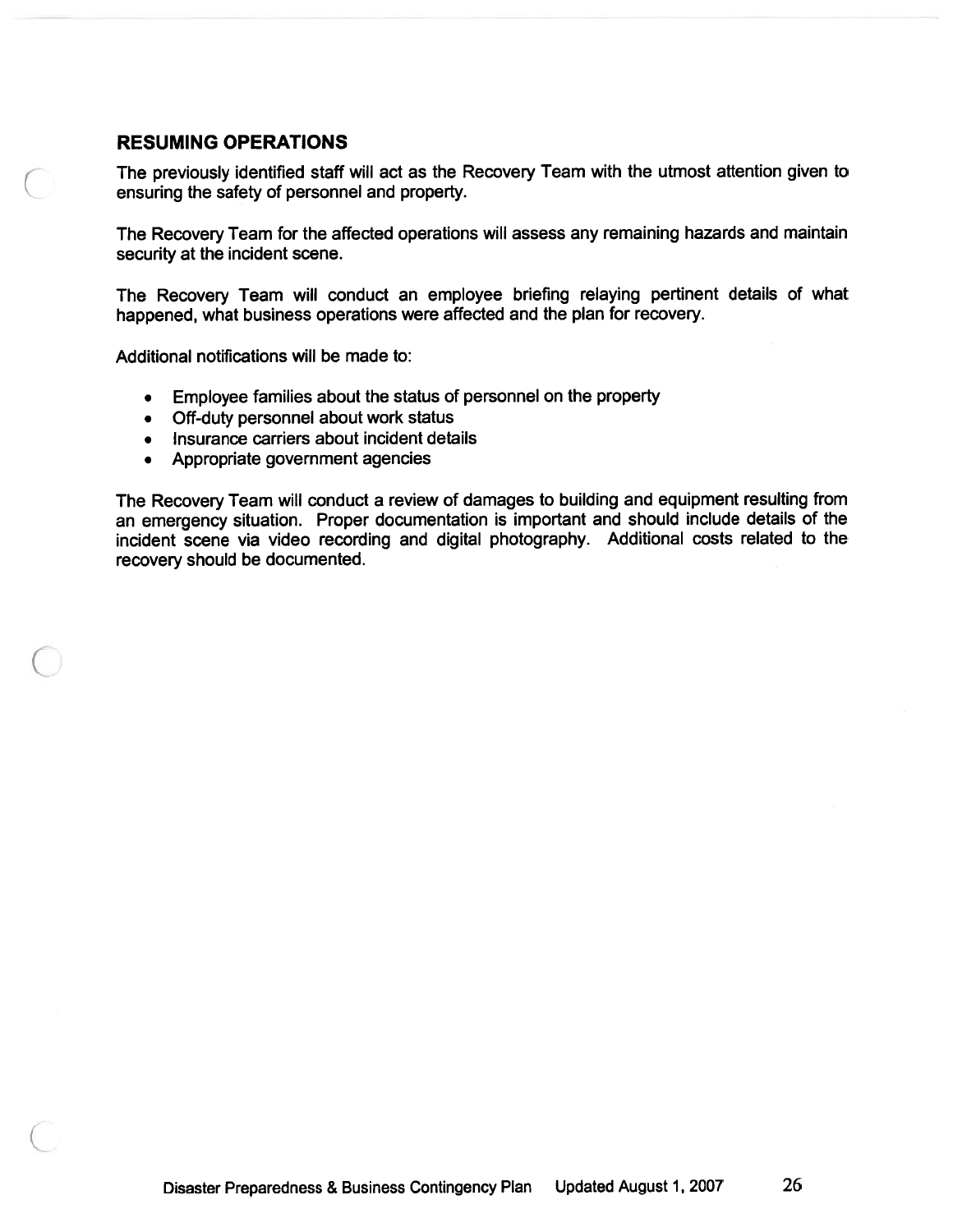#### TRAINING

All employees will review disaster preparation and emergency action <sup>p</sup>lan procedures with Senior Management.

New employees will be introduced to emergency action plans via employee orientation.

In addition to participation in community-based emergency preparedness and response drills, quarterly training will approac<sup>h</sup> <sup>a</sup> walk-through to functional drills to an evacuation drill leading to full-scale mock disaster training.

- •Walk-Through Drill -- The Business Contingency Planning Team and Recovery Teams will perform their emergency response functions.
- Functional Drills -- These drills will test specific functions such as medical response. emergency notifications, warning and communications procedures and equipment, though not necessarily at the same time. Facility shutdown procedures will be tested, reviewed and modified as needed. Personnel are asked to evaluate the systems and identify problem areas.
- Evacuation Drill -- Personnel walk the evacuation route to <sup>a</sup> designated area where procedures for accounting for all personnel are tested. Participants are asked to make notes as they go along of what might become <sup>a</sup> hazard during an emergency, e.g., stairways cluttered with debris or smoke in the hallways. Plans will be modified accordingly.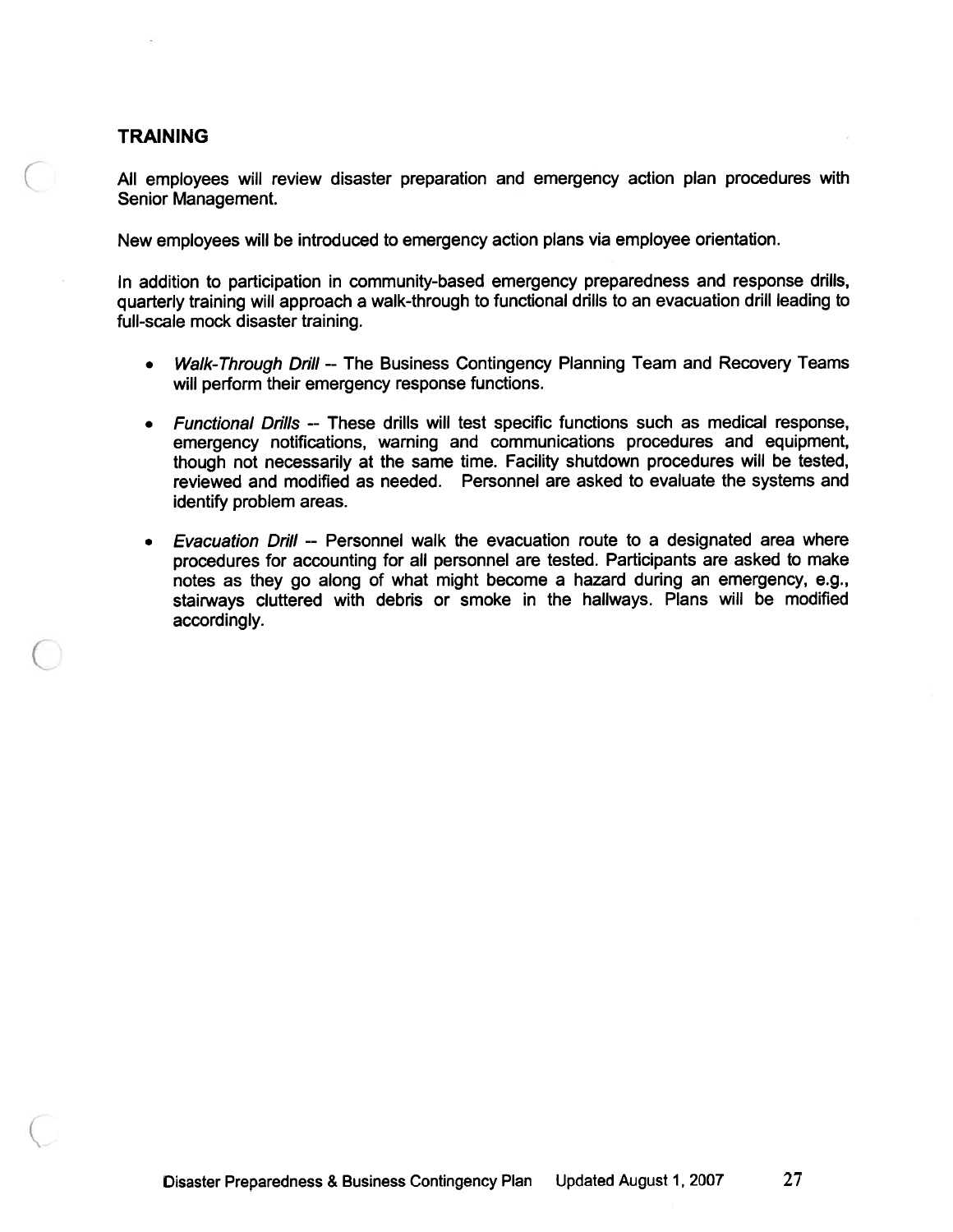# Forms, Charts and Worksheets

Vulnerability Analysis Chart

Core Function Review Worksheet

Disaster Procedures Checklist

Notification Scripts

Training Drills and Exercises Timeline Form

Vendor Questionnaire Form

Emergency Shut Down Checklist

Plan Evaluation Form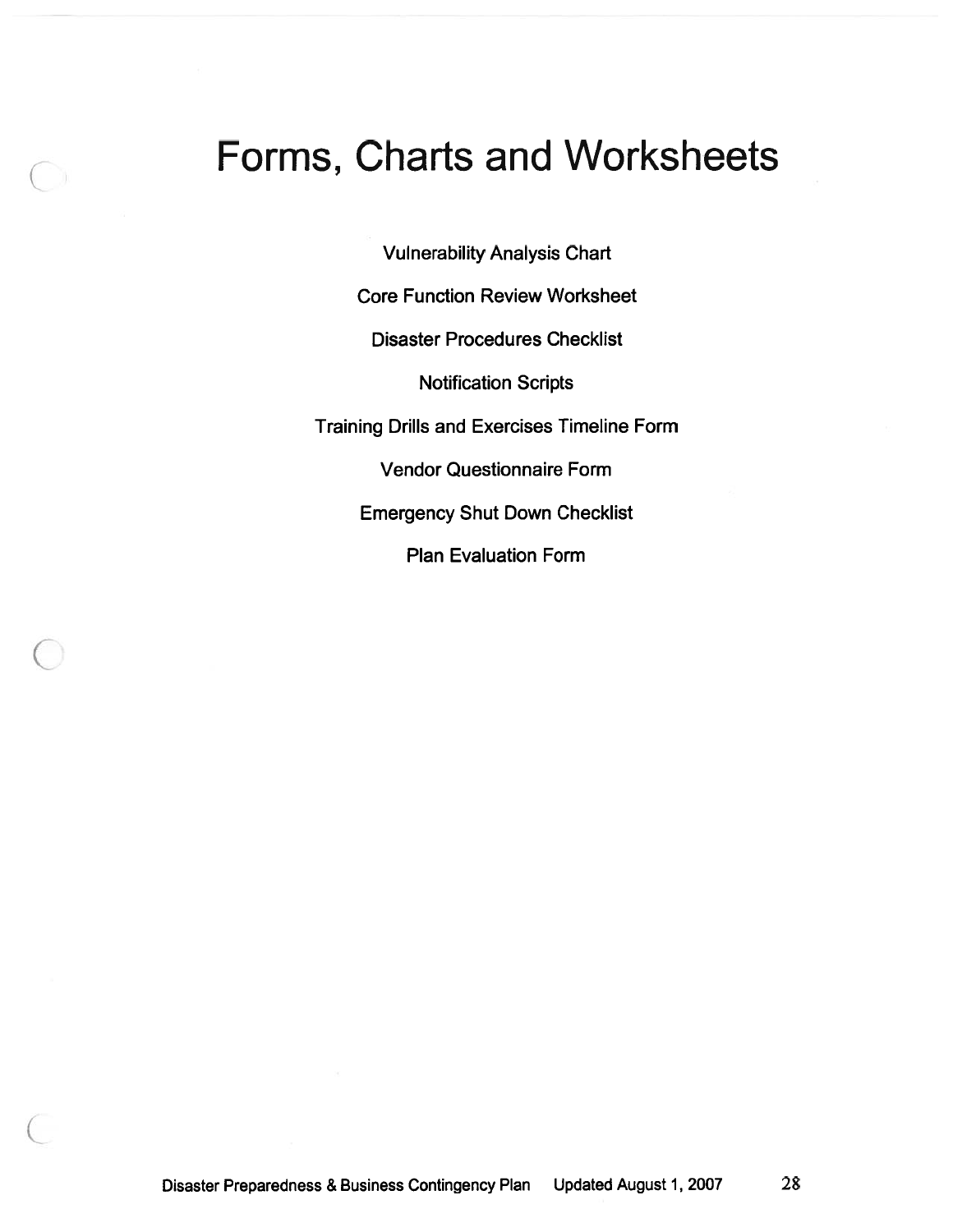**Vulnerability Analysis Chart** Vulnerability Analysis Chart

 $\bigcirc$ 

 $\bigcirc$ 

 $\big($ 

| TYPE OF EMERGENCY | Probability | Human<br><b>Impact</b> | Property<br>Impact | <b>Business</b><br><b>Impact</b> | Resources<br>Internal                                                                                                                             | Resources<br><b>External</b> | <b>Total</b> |
|-------------------|-------------|------------------------|--------------------|----------------------------------|---------------------------------------------------------------------------------------------------------------------------------------------------|------------------------------|--------------|
|                   |             |                        |                    |                                  | Rate each item from 1 to 5, with 1 representing low probability, impact<br>or resources and 5 representing high probability, impact or resources. |                              |              |
|                   |             |                        |                    |                                  |                                                                                                                                                   |                              | $\circ$      |
|                   |             |                        |                    |                                  |                                                                                                                                                   |                              | $\circ$      |
|                   |             |                        |                    |                                  |                                                                                                                                                   |                              | $\circ$      |
|                   |             |                        |                    |                                  |                                                                                                                                                   |                              | $\bullet$    |
|                   |             |                        |                    |                                  |                                                                                                                                                   |                              | $\bullet$    |
|                   |             |                        |                    |                                  |                                                                                                                                                   |                              | $\circ$      |
|                   |             |                        |                    |                                  |                                                                                                                                                   |                              | $\circ$      |
|                   |             |                        |                    |                                  |                                                                                                                                                   |                              | $\circ$      |
|                   |             |                        |                    |                                  |                                                                                                                                                   |                              | $\circ$      |
|                   |             |                        |                    |                                  |                                                                                                                                                   |                              | $\bullet$    |
|                   |             |                        |                    |                                  |                                                                                                                                                   | Overall<br>Results           | $\circ$      |

The lower the score the better The lower the score the better

29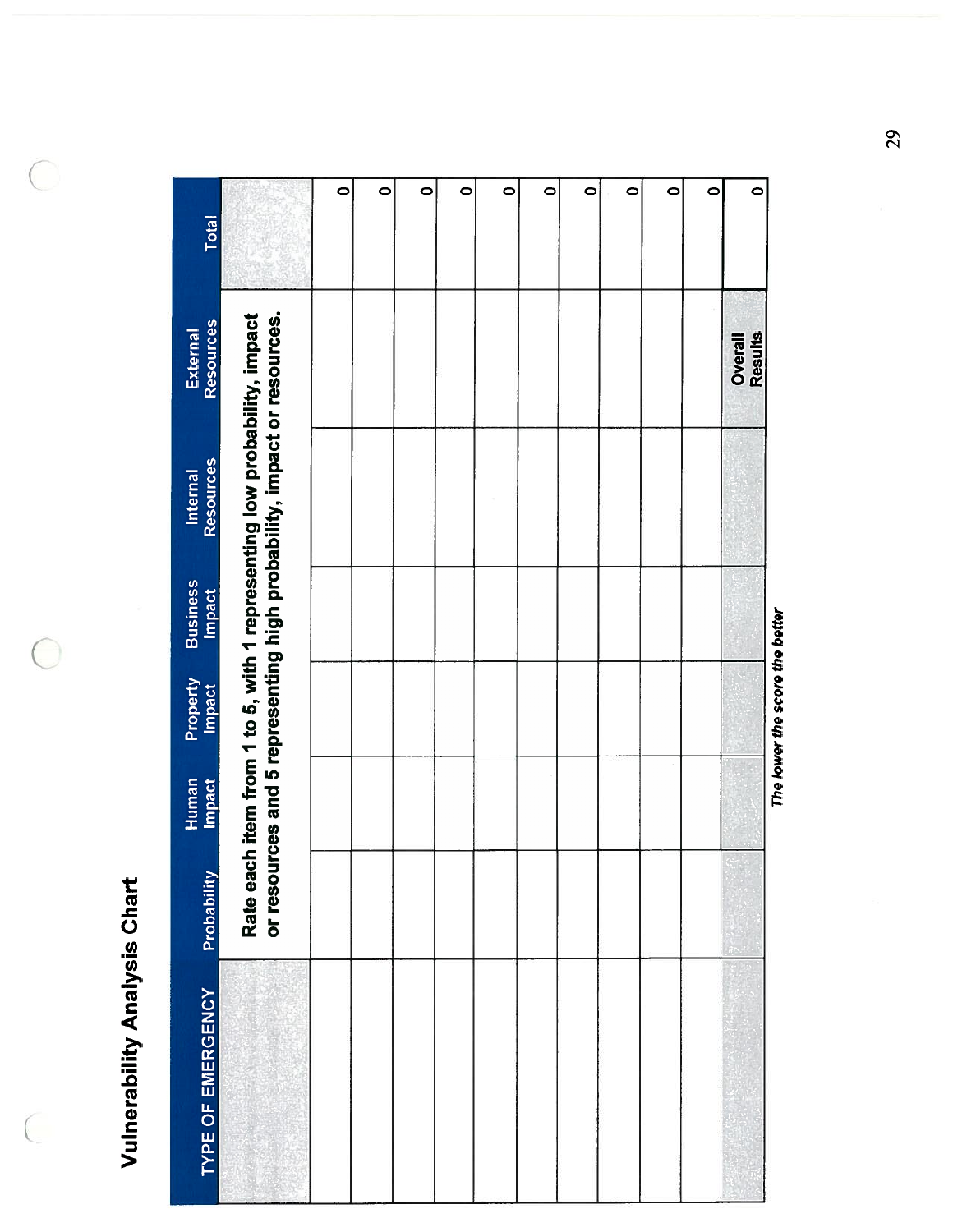# **Core Function Review Worksheet** Core Function Review Worksheet

 $\subset$ 

◠

 $\sqrt{2}$ 

| <b>Core Business Function</b> | Site Function Performed At: | Recovery Strategy |
|-------------------------------|-----------------------------|-------------------|
|                               |                             |                   |
| Payroll                       |                             |                   |
|                               |                             |                   |
| Communications                |                             |                   |
|                               |                             |                   |
| Production and Equipment      |                             |                   |
|                               |                             |                   |
| <b>Customer Service</b>       |                             |                   |
|                               |                             |                   |
| Shipping and Receiving        |                             |                   |
|                               |                             |                   |
| Information Systems           |                             |                   |
|                               |                             |                   |
| Emergency Power               |                             |                   |
|                               |                             |                   |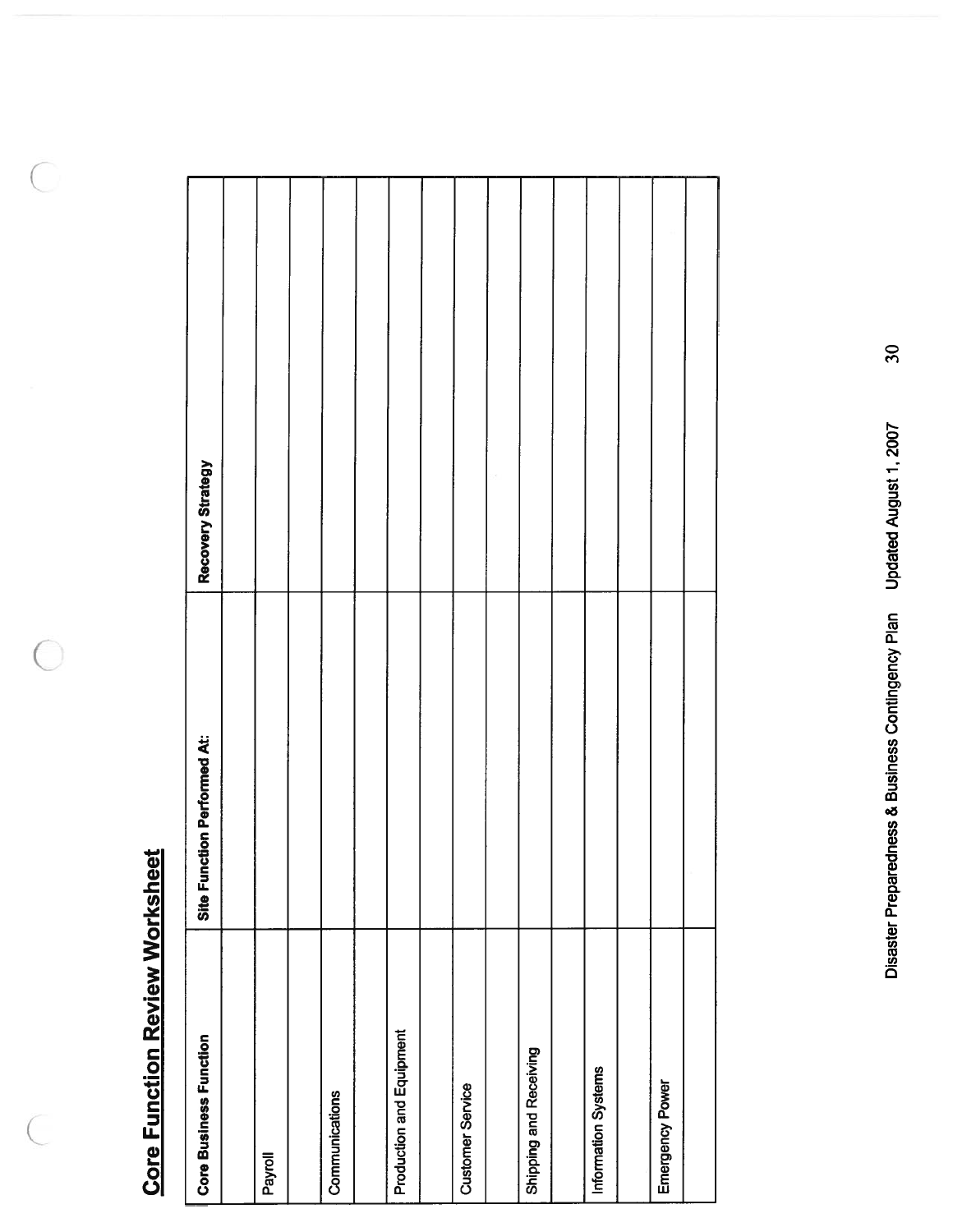# Disaster Procedures Checklist

Œ

 $\overline{\phantom{0}}$ 

|                  | <b>Action</b>                                                                                                                                                  | By whom                                                | <b>Comments</b>                                                                                                                                                        | <b>Check when</b><br>done |
|------------------|----------------------------------------------------------------------------------------------------------------------------------------------------------------|--------------------------------------------------------|------------------------------------------------------------------------------------------------------------------------------------------------------------------------|---------------------------|
| 1.               | Receive Communication on emergency situation                                                                                                                   | <b>Bus Cont</b><br><b>Planning Team</b><br>Leader      | log time                                                                                                                                                               |                           |
| $\overline{2}$ . | <b>Contact JACC Business Contingency Planning</b><br><b>Team and Department Team Leader</b>                                                                    | <b>Bus Cont</b><br><b>Planning Team</b><br>Leader      | log time                                                                                                                                                               |                           |
| 3.               | Contact temporary facilities site and alert them<br>that disaster may be declared                                                                              | <b>Bus Cont</b><br>Planning Team<br>Leader             |                                                                                                                                                                        |                           |
| 4.               | <b>Assess Damage</b>                                                                                                                                           | <b>Bus Cont</b><br>Planning Team &<br>Dept Heads       | <b>Employees</b><br><b>Network</b><br>Equipment<br><b>Building</b>                                                                                                     |                           |
| 5.               | <b>Estimate Length of Outage</b>                                                                                                                               | <b>Bus Cont</b><br>Planning Team &<br>Dept Heads       | <b>Length of outage</b><br>$<$ 1 Hour<br>> 1 Hour, < 2 hours<br>> 2 hours, <12 hours<br>$>12$ hours, < 24 hours<br>>24 hours, <48 hours<br>>48 hours<br><b>Unknown</b> |                           |
| 6.               | <b>Estimate Business Risk</b>                                                                                                                                  | <b>Bus Cont</b><br><b>Planning Team</b>                |                                                                                                                                                                        |                           |
| 7.               | Make Decision. If no declaration then contact the<br>temporary facilities site and inform them alert is<br>over. If decision is to declare, proceed to step 8. | <b>Bus Cont</b><br><b>Planning Team</b>                |                                                                                                                                                                        |                           |
| 8.               | <b>Declare Disaster, notify Executive Team</b><br>immediately and declare disaster at site<br>operations                                                       | <b>Business</b><br>Contingency<br><b>Planning Team</b> | Log time                                                                                                                                                               |                           |
| 9.               | <b>Notify Emergency Response Team Leader</b><br><b>identified in Emergency Notification List</b>                                                               | Sr. Mamt Team                                          | Log time                                                                                                                                                               |                           |
|                  | 10. Activate Command Center                                                                                                                                    | <b>Business</b><br>Contingency<br><b>Planning Team</b> | Log time                                                                                                                                                               |                           |
| 11.              | <b>Report to Command Center</b>                                                                                                                                | <b>Business</b><br>Contingency<br><b>Planning Team</b> | Log time                                                                                                                                                               |                           |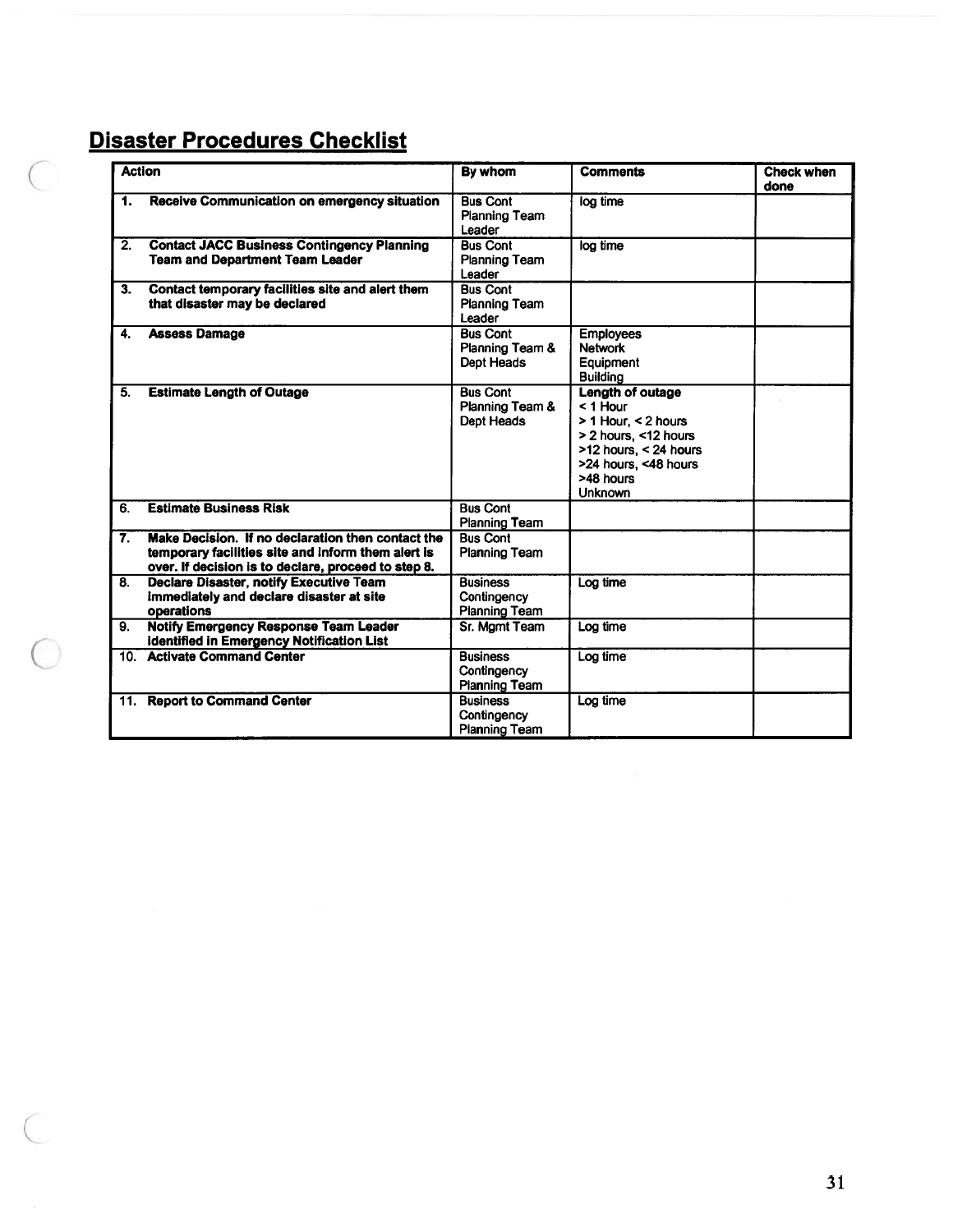#### Notification Scripts

This procedure is to be used by all JACC employees when contacting other employees at home to notify them of the occurrence of <sup>a</sup> disaster.

The purpose of this procedure is to standardize the information given to employees regarding <sup>a</sup> disaster and to preven<sup>t</sup> disclosure of information regarding the disaster to anyone outside of JACC.

Individuals making notification phone calls as <sup>a</sup> result of <sup>a</sup> disaster should also be aware of the fact that it is possible that the employee was at the site of the disaster when it occurred. Using this script will preven<sup>t</sup> unnecessary panic for the family members of the employee. **tification Scripts**<br>
sprocedure is to be used by all JACC employees when contacting other employees<br>
otify them of the occurrence of a disaster.<br>
purpose of this procedure is to standardize the information given to employ

#### Contacting Via Direct Phone Contact

#### If employee is not home, state the following:

When he/she returns, would you ask him/her to please contact me immediately at the following number

#### If employee is at home, explain the following:

Give the employee <sup>a</sup> brief description of the situation that has occurred and what it has impacted and estimate of the length of outage, if known.

Tell the employee where to repor<sup>t</sup> and when and how long they should expec<sup>t</sup> to stay.

Remind them to bring any recovery procedures with them.

If travel arrangements have been made for the employee, inform them of what they are.

If travel arrangements are to be made by the employee, inform them of where and when they are expected and verify they have the information to make the arrangements.

If employee is to remain at home, inform them that they are to remain on-call and prepared to repor<sup>t</sup> to work.

Remind the employee that they are not to speak to anyone regarding the situation.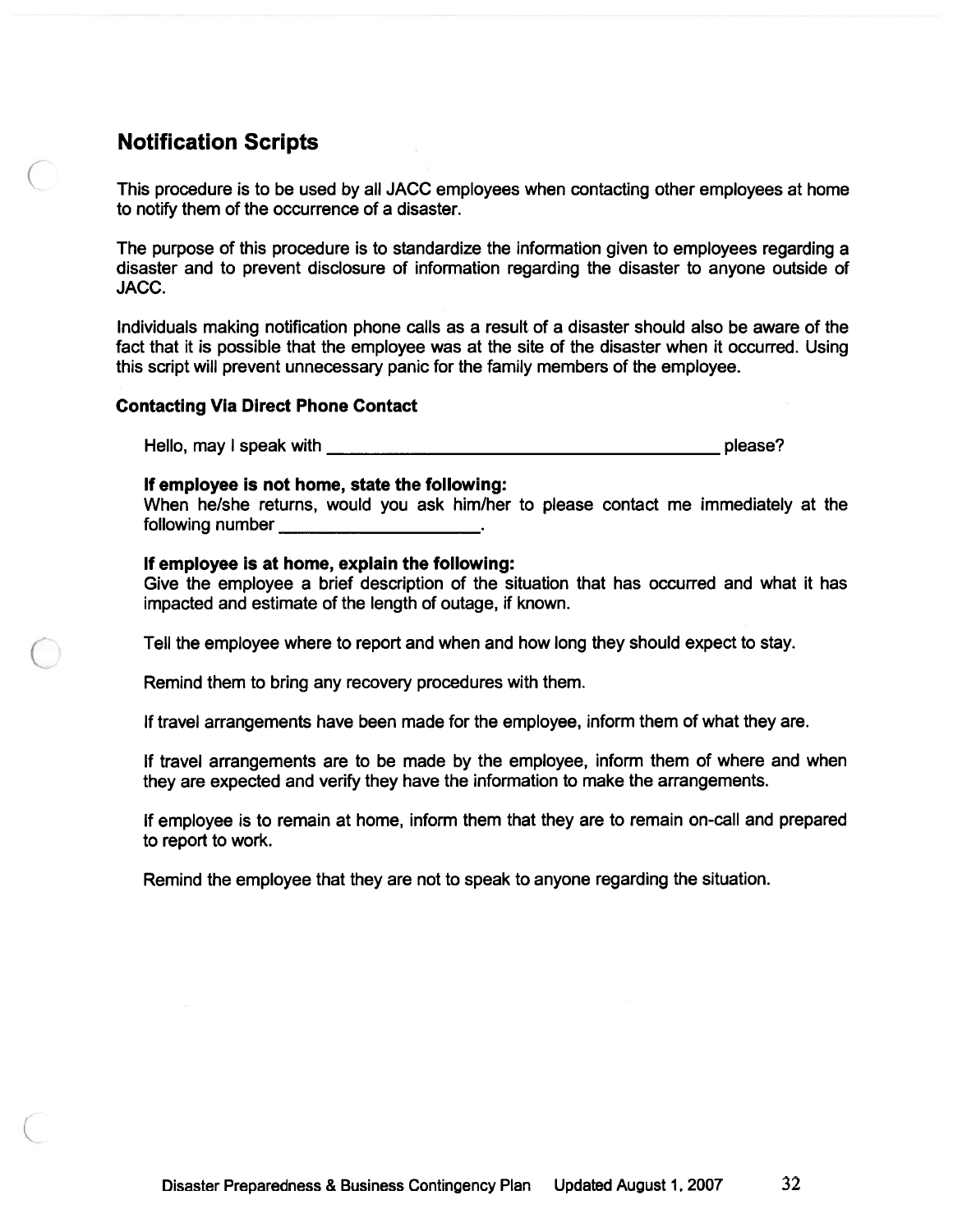#### Contacting Employees via Email

To all employees of JACC,

Please be advised we have experienced <sup>a</sup> disruption of our critical core business functions. (Provide general details as to what happened, what it has impacted and the estimated length of downtime.)

We have taken the appropriate steps in planning for such events, and have activated our recovery plan procedures.

Please contact your Supervisor at *(insert telephone number)* for further instructions as to where to report. Be prepared to bring along your recovery procedures.

Be aware the local news media might try to contact you regarding details of this event. Please do not speak directly to the news media regarding this event. It is our policy to refer any inquiries to our Communications Coordinator, Kirstie Smith, at (insert phone number).

Your attention to this matter is truly appreciated. Adherence to our recovery procedures is of the utmost importance for the protection of our most valued asset, our employees.

Sincerely,

(sender's name)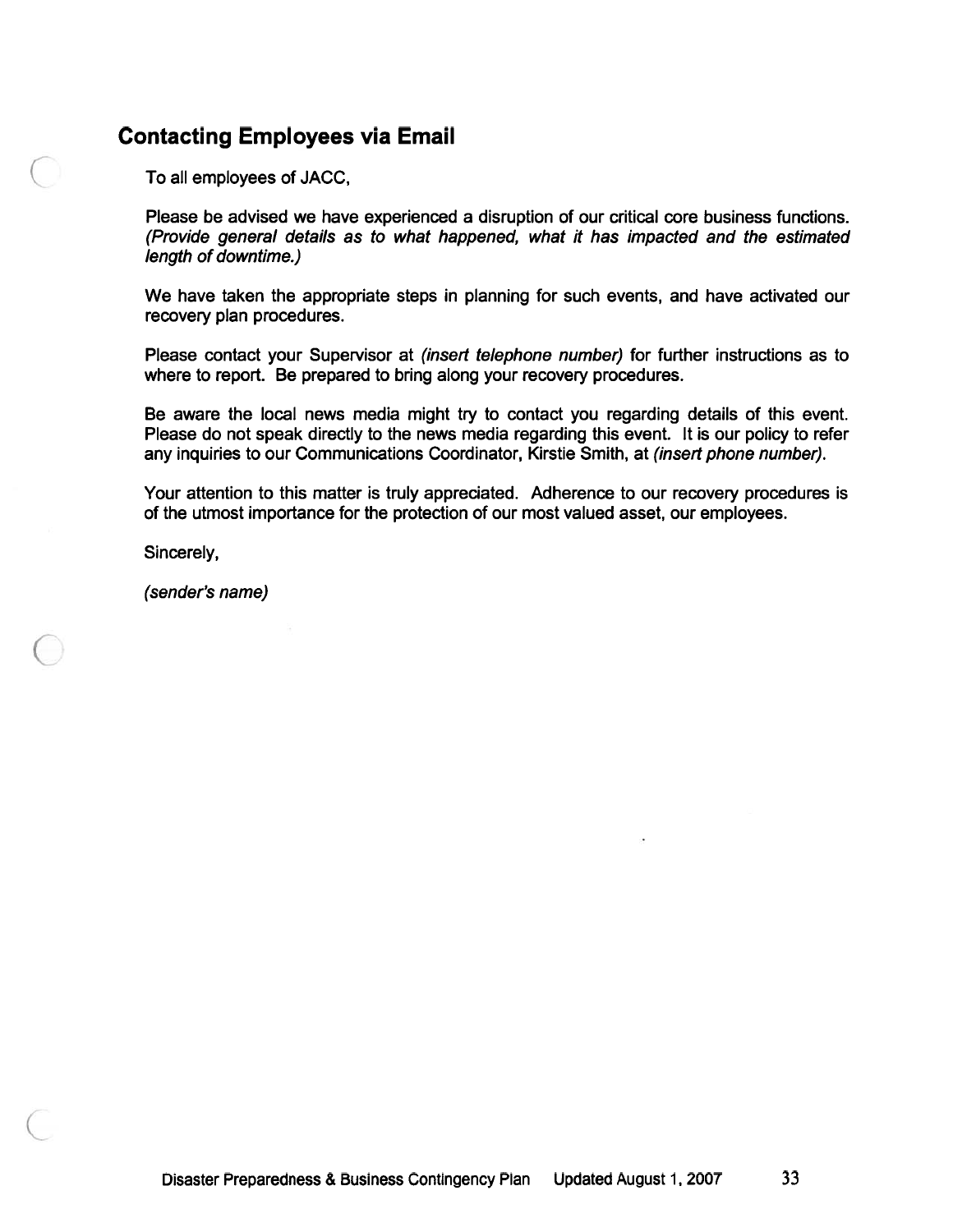## **Training Drills and Exercises Timeline**

|                                                                      | Jan | Feb | <b>Mar</b> | Apr | May | June | July | Aug | <b>Sept</b> | Oct | <b>Nov</b> | <b>Dec</b> |
|----------------------------------------------------------------------|-----|-----|------------|-----|-----|------|------|-----|-------------|-----|------------|------------|
| <b>Management</b><br><b>Orientation -</b><br><b>Review</b>           |     |     |            |     |     |      |      |     |             |     |            |            |
| <b>Employee</b><br><b>Orientation</b>                                |     |     |            |     |     |      |      |     |             |     |            |            |
| <b>Vendor</b><br><b>Update</b>                                       |     |     |            |     |     |      |      |     |             |     |            |            |
| <b>Media</b><br><b>Update</b>                                        |     |     |            |     |     |      |      |     |             |     |            |            |
| <b>Management</b><br><b>Tabletop</b><br><b>Exercise</b>              |     |     |            |     |     |      |      |     |             |     |            |            |
| <b>Response</b><br><b>Team</b><br><b>Tabletop</b><br><b>Exercise</b> |     |     |            |     |     |      |      |     |             |     |            |            |
| <b>Walk-</b><br><b>Through Drill</b>                                 |     |     |            |     |     |      |      |     |             |     |            |            |
| <b>Functional</b><br><b>Drills</b>                                   |     |     |            |     |     |      |      |     |             |     |            |            |
| <b>Evacuation</b><br><b>Drill</b>                                    |     |     |            |     |     |      |      |     |             |     |            |            |
|                                                                      |     |     |            |     |     |      |      |     |             |     |            |            |

Source: Federal Emergency Management Agency (FEMA)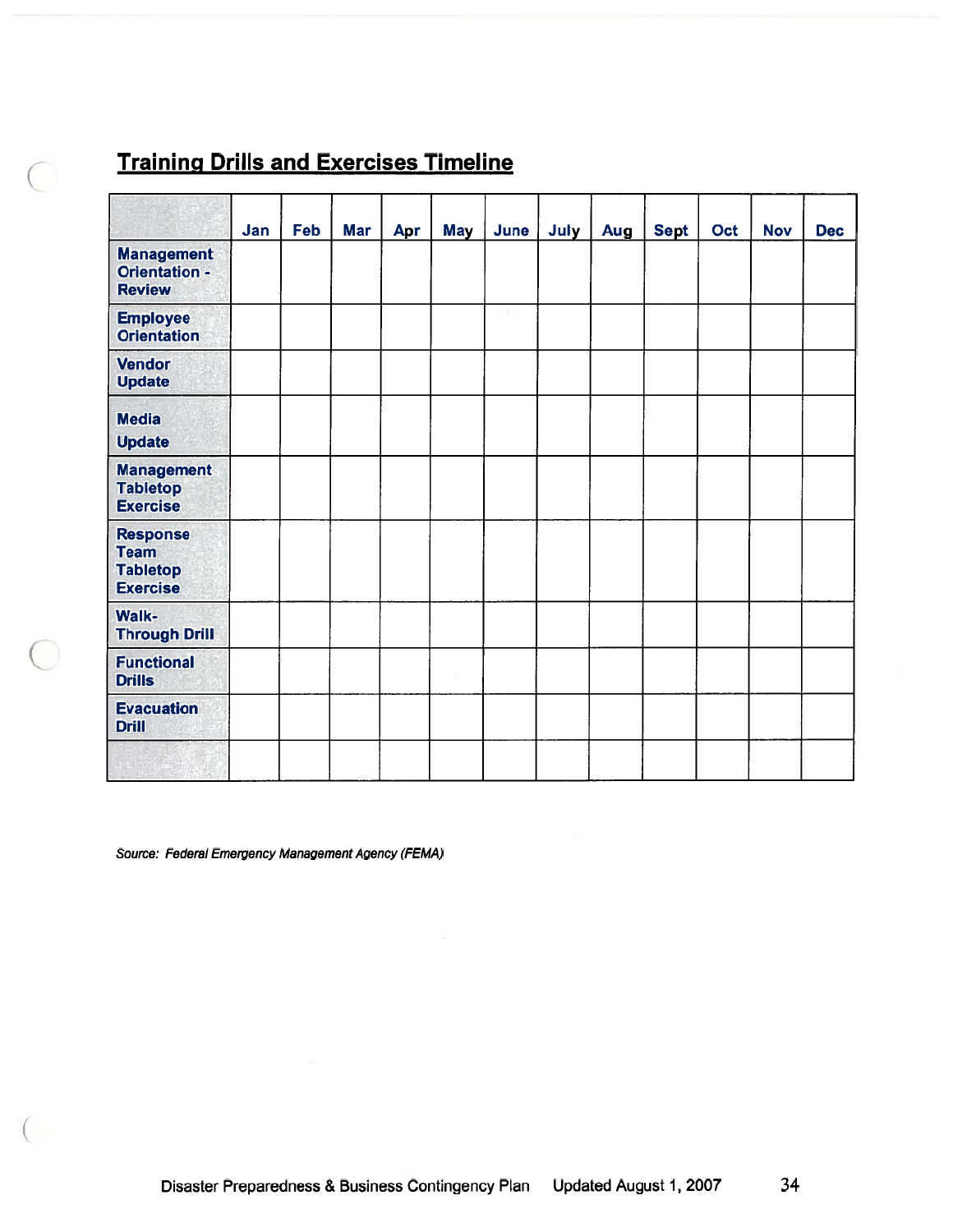#### Business Contingency Planning - Vendor Questionnaire

As <sup>a</sup> key supplier for Joplin Area Chamber of Commerce, it is important that we understand your level of readiness in the event of <sup>a</sup> disaster. To assist us with our business continuity planning, please fill out the information below. **Business Contingency Planning - Ve**<br>Rev supplier for Joplin Area Chamber of Commerce, it is impliness in the event of a disaster. To assist us with our busines<br>mation below.<br>Company name: Business Contingency Planning - Ve<br>
Key supplier for Joplin Area Chamber of Commerce, it is impriness in the event of a disaster. To assist us with our busines<br>
mation below.<br>
Company name: \_\_\_\_\_\_\_\_\_\_\_\_\_\_\_\_\_\_\_\_\_\_\_\_\_\_\_\_\_\_\_\_

City, state, and zip:

Disaster recovery contact:

Contact's work phone:

Equipment, supplies, materials, goods or services provided:

Please answer the following questions (circle either "yes" or "no"):

| 1. | Do you have a formalized business continuity program?          | Yes | <b>No</b> |
|----|----------------------------------------------------------------|-----|-----------|
| 2. | Do you have a recovery plan?                                   | Yes | <b>No</b> |
| 3. | Is your recovery plan documented?                              | Yes | No        |
|    | 4. Have you tested your recovery plan?                         | Yes | No        |
| 5. | Do you conduct employee disaster recovery training regularly?  | Yes | No        |
| 6. | Do you maintain a copy of your recovery plan offsite?          | Yes | <b>No</b> |
| 7. | Do you back up critical data on a regular basis?               | Yes | <b>No</b> |
| 8. | Do you send your backups offsite on a regular basis?           | Yes | <b>No</b> |
| 9. | Do you have a formalized process to update your recovery plan? | Yes | No        |

Briefly describe your business continuity program:

Return completed questionnaire to:

Joplin Area Chamber of Commerce Attn: Tonya Sprenkle 320 E.  $4^{\text{th}}$  St. Joplin, MO 64801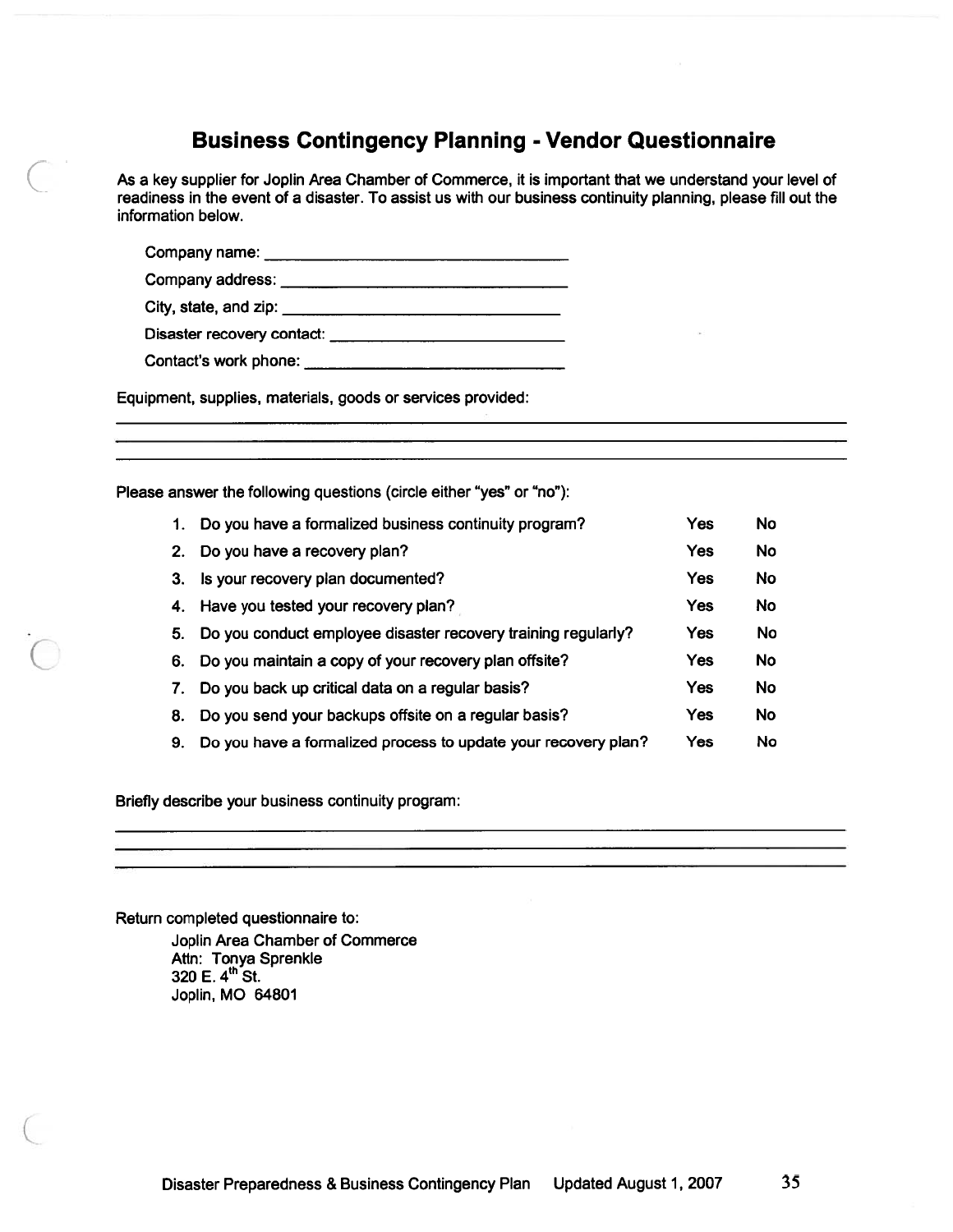# EMERGENCY SHUT DOWN CHECKLIST

◯

| <b>Procedure</b>                                 | <b>Responsible Party</b> | Complete<br>(YM) | <b>Comments</b> |
|--------------------------------------------------|--------------------------|------------------|-----------------|
| Close up buildings                               |                          |                  |                 |
| Remove smoke, water and<br>debris                |                          |                  |                 |
| Protect equipment from<br>moisture               |                          |                  |                 |
| Restore sprinkler system                         |                          |                  |                 |
| Secure the property                              |                          |                  |                 |
| Restore power                                    |                          |                  |                 |
| Conduct investigation                            |                          |                  |                 |
| Notify Government                                |                          |                  |                 |
| Separate damaged from<br>undamaged goods         |                          |                  |                 |
| Store damaged goods                              |                          |                  |                 |
| Record inventory of damaged<br>goods             |                          |                  | c               |
| Restore equipment and property                   |                          |                  |                 |
| Assess value of damaged<br>property              |                          |                  |                 |
| Assess impact of business<br>interruption        |                          |                  |                 |
| <b>Report findings to Senior</b><br>Management   |                          |                  |                 |
| Maintain contact with<br>clients/vendors/members |                          |                  |                 |